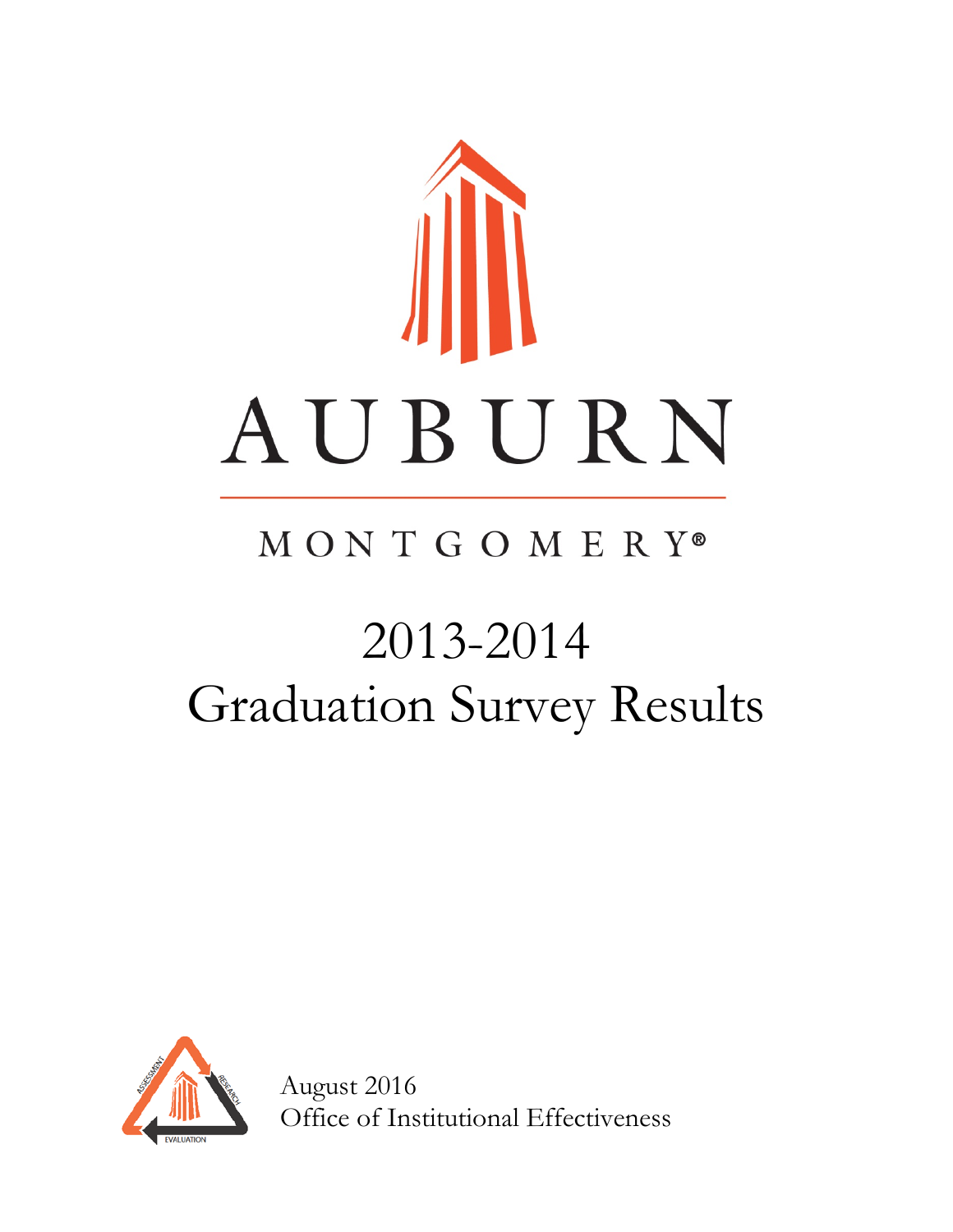# **Table of Contents**

| $\label{lem:1} \mbox{Introduction} \,\, \ldots \,\, \ldots \,\, \ldots \,\, \ldots \,\, \ldots \,\, \ldots \,\, \ldots \,\, \ldots \,\, \ldots \,\, \ldots \,\, \ldots \,\, \ldots \,\, \ldots \,\, \ldots \,\, \ldots \,\, \ldots \,\, \ldots \,\, \ldots \,\, \ldots \,\, \ldots \,\, \ldots \,\, \ldots \,\, \ldots \,\, \ldots \,\, \ldots \,\, \ldots \,\, \ldots \,\, \ldots \,\, \ldots \,\, \ldots \,\, \ldots \,\, \ldots \,\, \ldots \,\, \ldots \,\,$ |
|------------------------------------------------------------------------------------------------------------------------------------------------------------------------------------------------------------------------------------------------------------------------------------------------------------------------------------------------------------------------------------------------------------------------------------------------------------------|
|                                                                                                                                                                                                                                                                                                                                                                                                                                                                  |
|                                                                                                                                                                                                                                                                                                                                                                                                                                                                  |
|                                                                                                                                                                                                                                                                                                                                                                                                                                                                  |
|                                                                                                                                                                                                                                                                                                                                                                                                                                                                  |
|                                                                                                                                                                                                                                                                                                                                                                                                                                                                  |
|                                                                                                                                                                                                                                                                                                                                                                                                                                                                  |
|                                                                                                                                                                                                                                                                                                                                                                                                                                                                  |
|                                                                                                                                                                                                                                                                                                                                                                                                                                                                  |
|                                                                                                                                                                                                                                                                                                                                                                                                                                                                  |
|                                                                                                                                                                                                                                                                                                                                                                                                                                                                  |
|                                                                                                                                                                                                                                                                                                                                                                                                                                                                  |
|                                                                                                                                                                                                                                                                                                                                                                                                                                                                  |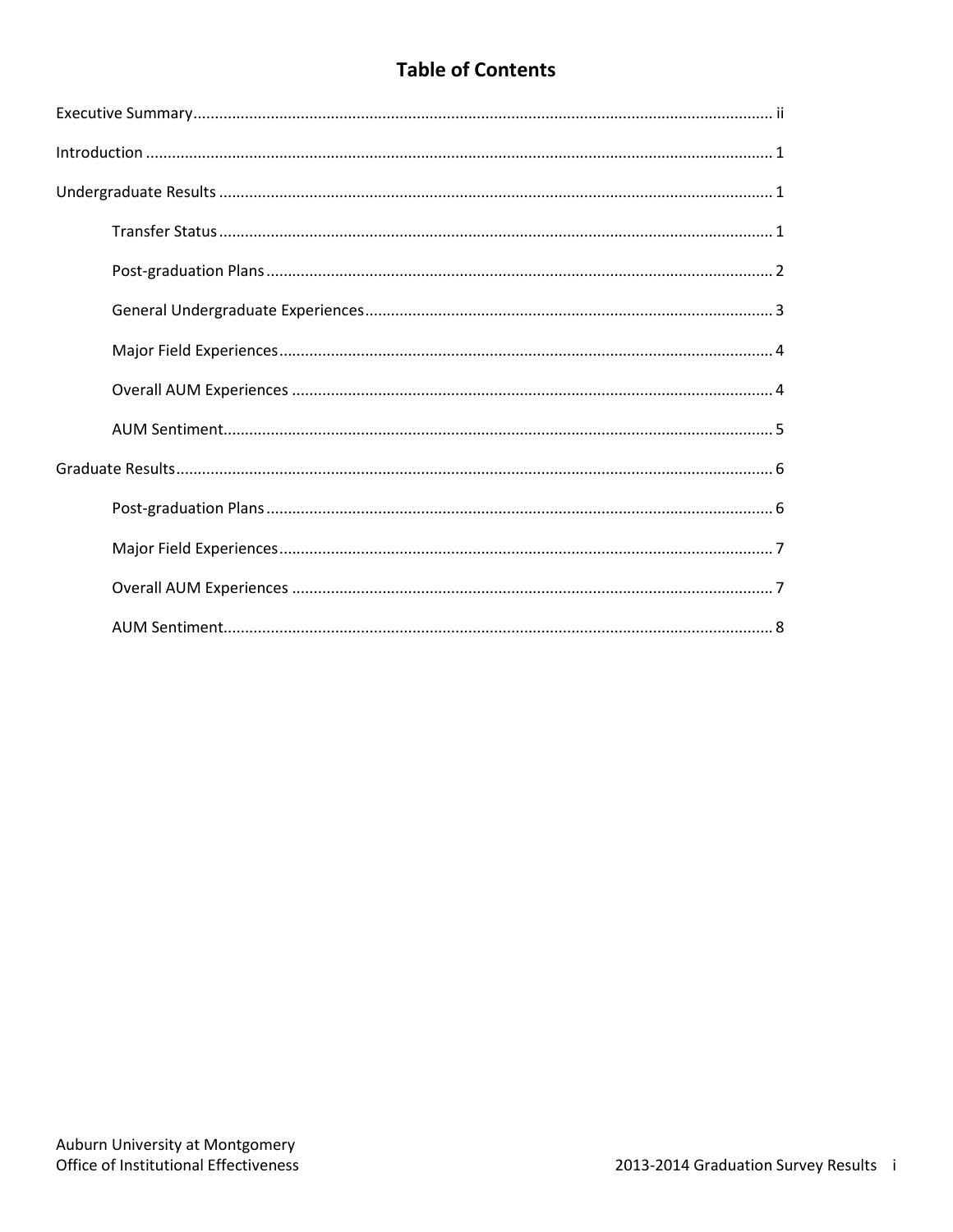### **Executive Summary**

Seniors and graduate students are asked to respond to a graduation survey at the end of the semester that they are registered for graduation. In the 2013-2014 academic year (Fall, Spring, and Summer semesters), 341 (40.4%) students responded to the survey. Of these, a majority (66.0%) were undergraduate students.

The majority of undergraduates surveyed began as transfer students, ranging from 52.3% for the School of Liberal Arts to 75.0% for the School of Nursing. Based on these results, 61.2% of all graduating classes during the survey period started as transfer students. Further exploration of these results could reveal differences in satisfaction levels between first time freshmen and transfers.

While results of the graduation survey should be generalized to the total population with caution, there are several positive points. Of the Auburn University at Montgomery (AUM) undergraduate students who anticipated working fulltime after graduation, the percentage securing employment at or near the time of graduation hovered around 50.0% for most schools. The School of Nursing showed the highest percentage of students securing employment at 86.2% percent. The lowest percentage of secured employment was in the School of Education (22.2%).

Over 60.0% of undergraduates were interested in further education, either in graduate or undergraduate programs. Over 18.0% of all seniors, including those who did and did not express interest in graduate education, were accepted into graduate school at the time of graduation. Overall, undergraduate respondents reported being satisfied with how well their undergraduate experiences helped them acquire wide-ranging competencies, such as a broad general education in different fields of knowledge and an ability to think analytically. Of the competencies listed, approximately 90.0% said that they were either somewhat satisfied or very satisfied. Also, almost 95.0% of all AUM graduating seniors were satisfied that their undergraduate experiences challenged them to do their best.

Both undergraduate and graduate program graduates reported being satisfied with their instruction and most experiences that they had in their major. At least 95.0% of undergraduates surveyed were either somewhat or very satisfied that their major field experiences helped them to develop an ability write effectively and to effectively communicate orally. There might be an opportunity for AUM to bolster career advising services in the major field, since fewer undergraduates (72.7% - 89.7%) and graduates (76.9% - 100%) reported satisfaction with this component of their experience.

Over 90.0% of undergraduate respondents said that they were either somewhat or very satisfied with their overall experiences at AUM, such as the accessibility of faculty in general, the extent to which campus was free of discrimination, and that the financial investment of attending AUM was worthwhile. Over 98.0% of graduate level respondents were satisfied with these overall AUM experiences.

When students were asked if they would start over at AUM if they had to do it again, at least 63.5% of the respondents agreed that they would. In the School of Business, 65.5% of undergraduate students agreed that they would start over at AUM. When asked if they would recommend AUM to others, over 88.0% of undergraduate respondents and almost 96.0% of graduate students agreed that they would.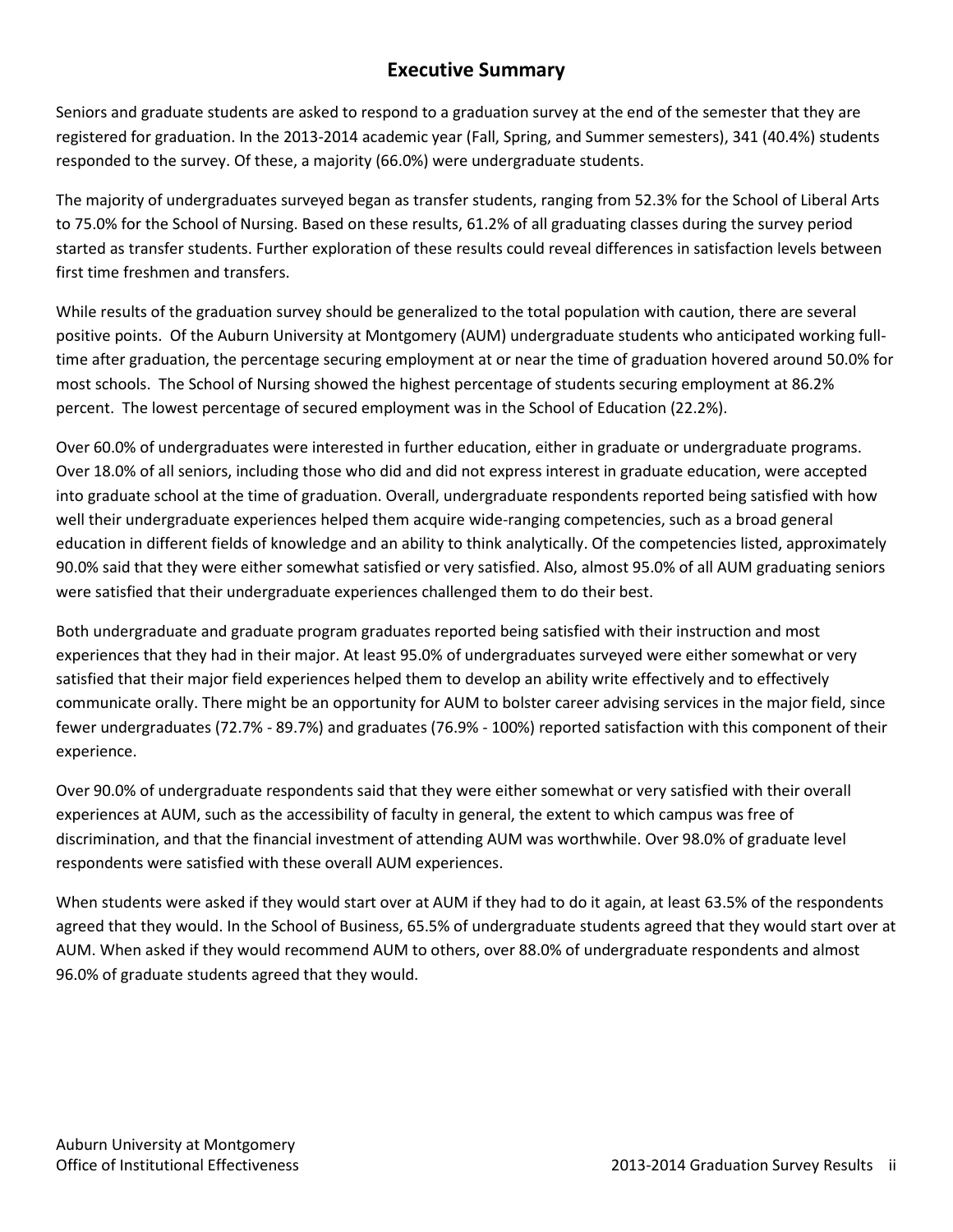#### *Introduction*

At the end of each semester, undergraduate and graduate students who have registered for graduation are asked about their post-graduation plans and their experiences in their major and at AUM, in general. In this report, results are aggregated for the academic year (Fall, Spring, and Summer semesters) and disaggregated by the degree they anticipated receiving. Undergraduate degree-seekers were asked additional questions about their transfer status and their undergraduate experiences.

In 2013-2014, 341 graduating students responded to the survey for a response rate of 40.4%. Of these, 225 (66.0%) were undergraduate students and 116 (34.0%) were graduate students.

|               | <b>AUM</b><br>$(N=341)$ | <b>Business</b><br>$(n=101)$ | <b>Education</b><br>$(n=78)$ | <b>Liberal</b><br><b>Arts</b><br>$(n=53)$ | <b>Nursing</b><br>$(n=19)$ | <b>Sciences</b><br>$(n=80)$ |
|---------------|-------------------------|------------------------------|------------------------------|-------------------------------------------|----------------------------|-----------------------------|
| Undergraduate | 225                     | 63                           | 33                           | 44                                        | 29                         | 56                          |
|               | (66.0%)                 | (28.0%)                      | (14.7%)                      | (19.6%)                                   | (12.9%)                    | (24.9%)                     |
| Graduate      | 116                     | 38                           | 45                           | 9                                         |                            | 24                          |
|               | (34.0%)                 | (32.8%)                      | (38.8%)                      | (7.8%)                                    |                            | (20.7%)                     |

All schools were represented at the undergraduate level; all schools except for Nursing (whose students are reported by Auburn University) were represented at the graduate level. With few exceptions, survey respondents were fairly representative of actual completers for each school.

|                 |                         | <b>Business</b> | <b>Education</b> | <b>Liberal Arts</b> | <b>Nursing</b> | <b>Sciences</b> |
|-----------------|-------------------------|-----------------|------------------|---------------------|----------------|-----------------|
| Undergraduate   | <b>Completers</b>       | 29.6%           | 11.7%            | 14.4%               | 18.5%          | 25.8%           |
|                 | <b>Survey Responses</b> | 28.0%           | 14.7%            | 19.6%               | 12.9%          | 24.9%           |
| <b>Graduate</b> | <b>Completers</b>       | 30.4%           | 47.9%            | 3.8%                |                | 17.9%           |
|                 | <b>Survey Responses</b> | 32.8%           | 38.8%            | 7.8%                |                | 20.7%           |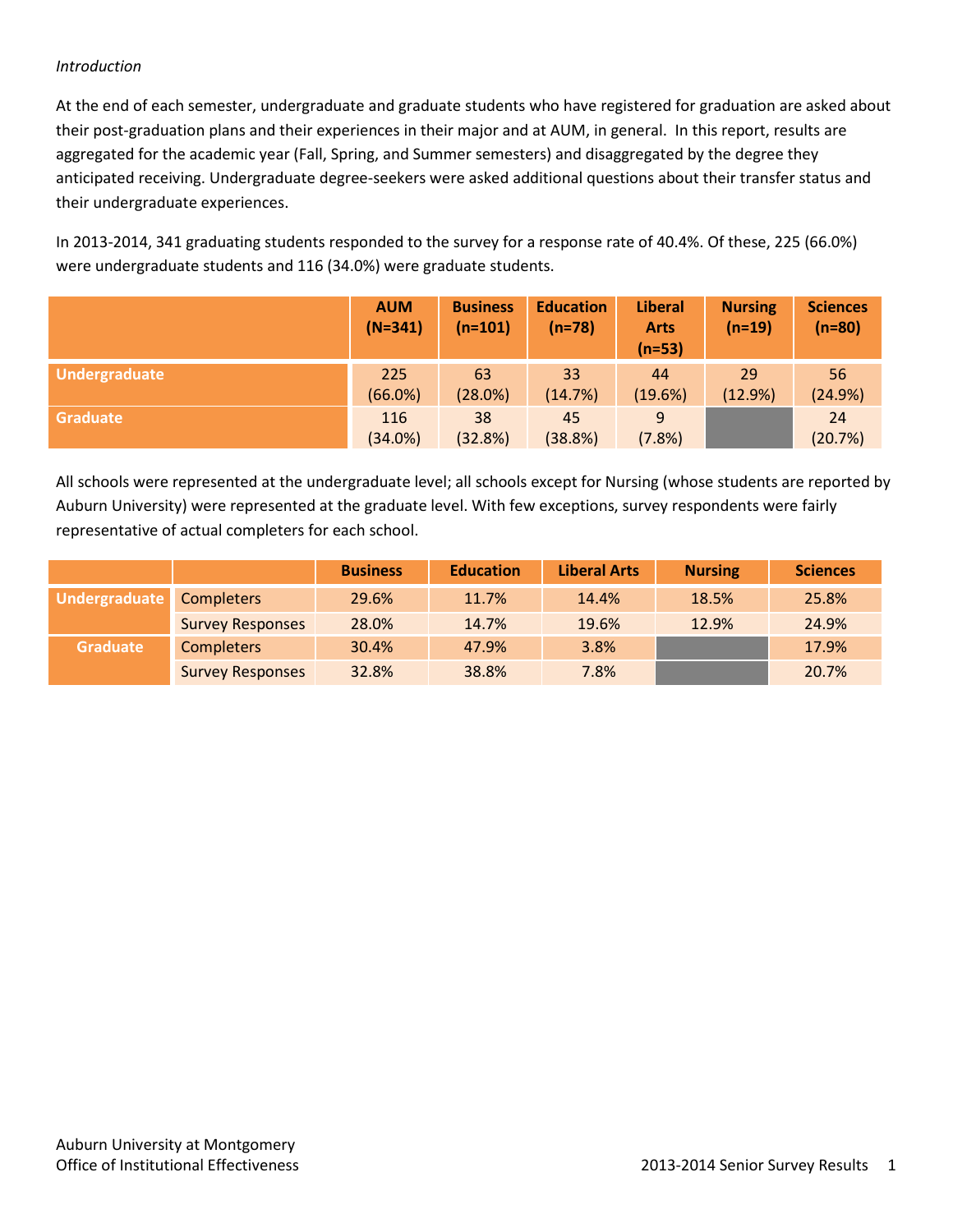# **Undergraduate Results**

#### *Transfer Status*

Of the graduating seniors who answered the survey, most (61.2%) transferred to AUM after attending another school. This was especially true of students in the Schools of Nursing and Sciences (75.0% and 66.1%, respectively). Students who graduated from the School of Liberal Arts were more likely than those from other schools to start and complete their coursework at AUM (47.7%).

|                                                       | <b>AUM</b><br>$(n=224)$ | <b>Business</b><br>$(n=63)$ | <b>Education</b><br>$(n=33)$ | <b>Liberal</b><br><b>Arts</b><br>$(n=44)$ | <b>Nursing</b><br>$(n=28)$ | <b>Sciences</b><br>$(n=56)$ |
|-------------------------------------------------------|-------------------------|-----------------------------|------------------------------|-------------------------------------------|----------------------------|-----------------------------|
| <b>Started and Completed all Coursework</b><br>at AUM | 38.8%                   | 41.3%                       | 42.4%                        | 47.7%                                     | 25.0%                      | 33.9%                       |
| <b>Transferred to AUM</b>                             | 61.2%                   | 58.7%                       | 57.6%                        | 52.3%                                     | 75.0%                      | 66.1%                       |

#### *Post-graduation Plans*

Undergraduate students were asked if they planned on obtaining further education or gaining employment after graduation. A majority of students in each school anticipated working full-time and attending graduate/professional school after graduation.

|                                                                                 | <b>AUM</b><br>$(n=225)$ | <b>Business</b><br>$(n=63)$ | <b>Education</b><br>$(n=33)$ | <b>Liberal</b><br><b>Arts</b><br>$(n=44)$ | <b>Nursing</b><br>$(n=29)$ | <b>Sciences</b><br>$(n=56)$ |
|---------------------------------------------------------------------------------|-------------------------|-----------------------------|------------------------------|-------------------------------------------|----------------------------|-----------------------------|
| <b>Full-time Employment</b>                                                     | 22.7%                   | 22.2%                       | 15.2%                        | 31.8%                                     | 20.7%                      | 21.4%                       |
| <b>Part-time Employment</b>                                                     | 0.4%                    | 0.0%                        | 0.0%                         | 2.3%                                      | 0.0%                       | 0.0%                        |
| <b>Additional Undergraduate Education</b>                                       | 0.0%                    | 0.0%                        | 0.0%                         | 0.0%                                      | 0.0%                       | 0.0%                        |
| <b>Graduate/Professional School</b>                                             | 4.4%                    | 3.2%                        | 3.0%                         | 6.8%                                      | 0.0%                       | 7.1%                        |
| <b>Full-time Employment</b><br>and<br><b>Additional Undergraduate Education</b> | 1.8%                    | 4.8%                        | 0.0%                         | 0.0%                                      | 3.4%                       | 0.0%                        |
| <b>Full-time Employment</b><br>and<br><b>Graduate/Professional School</b>       | 56.0%                   | 58.7%                       | 66.7%                        | 27.3%                                     | 75.9%                      | 58.9%                       |
| <b>Other</b>                                                                    | 14.7%                   | 11.1%                       | 15.1%                        | 31.8%                                     | 0.0%                       | 12.6%                       |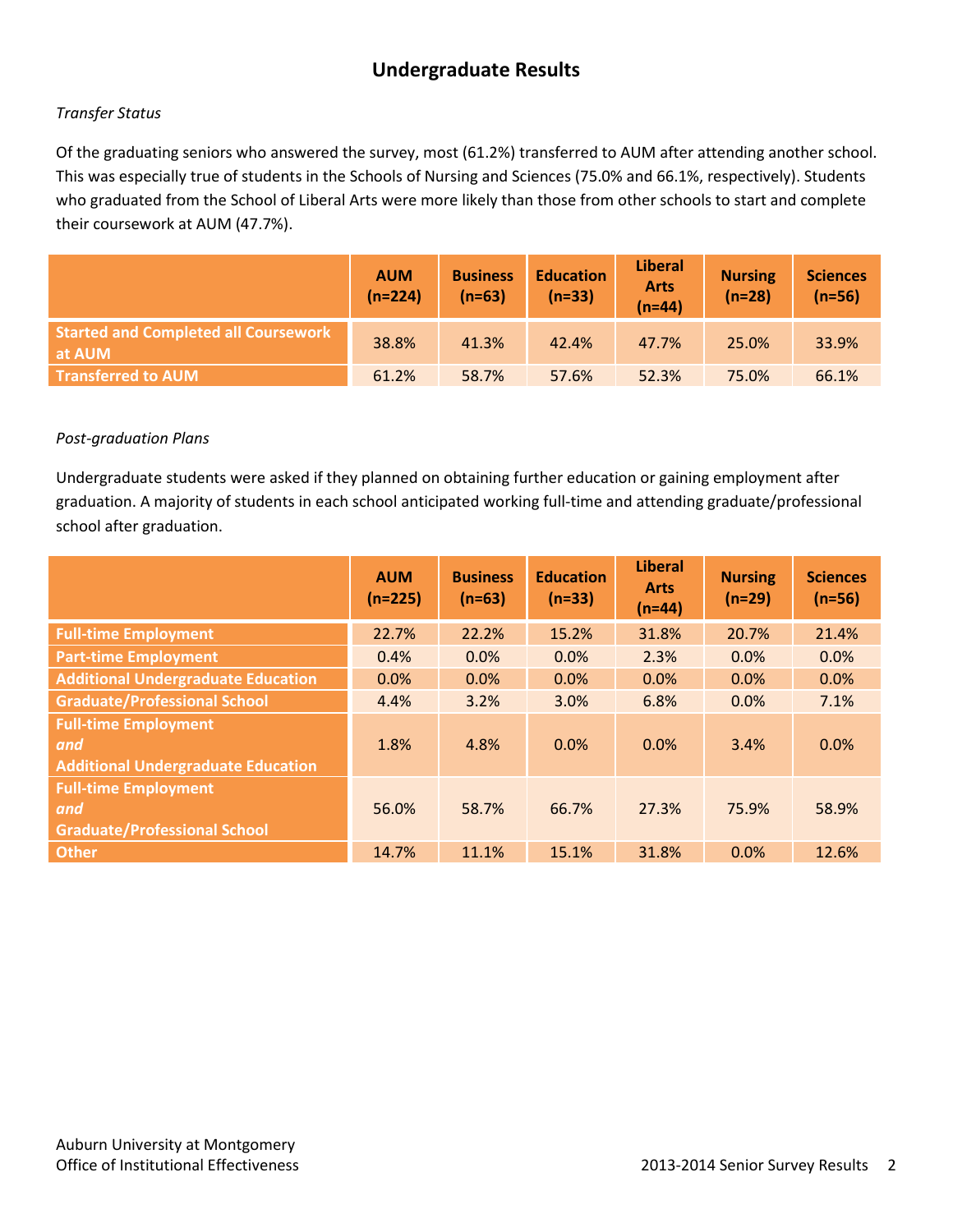Of the undergraduate students who anticipated being employed full-time after graduation, approximately 47.5% of all AUM students had secured positions. Nursing students were most successful in securing positions (86.2%) while students from the Schools of Education and Liberal Arts were least successful (22.2% and 38.5% respectively). Others had been offered positions that they had not yet accepted. With the exception of Liberal Arts and Sciences, students reported that most of the jobs that were obtained were very related to the awarded degree.

| <b>Full-time Employment</b>              | <b>AUM</b><br>$(n=181)$ | <b>Business</b><br>$(n=54)$ | <b>Education</b><br>$(n=27)$ | <b>Liberal</b><br><b>Arts</b><br>$(n=26)$ | <b>Nursing</b><br>$(n=29)$ | <b>Sciences</b><br>$(n=45)$ |
|------------------------------------------|-------------------------|-----------------------------|------------------------------|-------------------------------------------|----------------------------|-----------------------------|
| <b>Secured Employment</b>                | 47.5%                   | 42.6%                       | 22.2%                        | 38.5%                                     | 86.2%                      | 48.9%                       |
| *Very Related to Degree                  | 50.0%                   | 52.2%                       | 50.0%                        | 20.0%                                     | 80.0%                      | 27.3%                       |
| <i>*Marginally Related to Degree</i>     | 19.8%                   | 30.4%                       | 0.0%                         | 40.0%                                     | 12.0%                      | 13.6%                       |
| <i>*Unrelated to Degree</i>              | 19.8%                   | 13.0%                       | 16.7%                        | 20.0%                                     | 4.0%                       | 45.5%                       |
| <b>Offered Employment (Not Accepted)</b> | 6.1%                    | 5.6%                        | 11.1%                        | 3.8%                                      | 3.4%                       | 6.7%                        |
| <b>Not Employed</b>                      | 46.4%                   | 51.9%                       | 66.7%                        | 57.7%                                     | 10.3%                      | 44.4%                       |

More than half of all students who said that they secured employment anticipated working in the Tri-County area (Autauga, Elmore, Montgomery counties).

| <b>Employer Location</b>               | <b>AUM</b><br>$(n=74)$ | <b>Business</b><br>$(n=20)$ | <b>Education</b><br>$(n=4)$ | <b>Liberal</b><br><b>Arts</b><br>$(n=7)$ | <b>Nursing</b><br>$(n=23)$ | <b>Sciences</b><br>$(n=20)$ |
|----------------------------------------|------------------------|-----------------------------|-----------------------------|------------------------------------------|----------------------------|-----------------------------|
| <b>Tri-County</b>                      | 58.1%                  | 75.0%                       | 75.0%                       | 85.7%                                    | 39.1%                      | 50.0%                       |
| <b>Alabama (Outside Tri-County)</b>    | 33.8%                  | 20.0%                       | 25.0%                       | 14.3%                                    | 56.5%                      | 30.0%                       |
| <b>United States (Outside Alabama)</b> | 8.1%                   | 5.0%                        | 0.0%                        | 0.0%                                     | 4.3%                       | 20.0%                       |
| <b>Another Country</b>                 | 0.0%                   | 0.0%                        | 0.0%                        | 0.0%                                     | 0.0%                       | 0.0%                        |
| <b>Multiple Locations</b>              | 0.0%                   | 0.0%                        | 0.0%                        | 0.0%                                     | 0.0%                       | 0.0%                        |

According to the most recent data available (2009-2013), Alabama's per capita income was \$11.50. The per capita income for the nation during the same time period was \$13.42. The mean hourly pay of seniors who reported having a secured full-time position was \$18.57. Over half (61.6%) of all AUM graduating seniors reported a starting income of \$15.00 or greater.

| <b>Hourly Pay Rate</b> | <b>AUM</b><br>$(n=59)$ | <b>Business</b><br>$(n=14)$ | <b>Education</b><br>$(n=2)$ | <b>Liberal</b><br><b>Arts</b><br>$(n=4)$ | <b>Nursing</b><br>$(n=20)$ | <b>Sciences</b><br>$(n=19)$ |
|------------------------|------------------------|-----------------------------|-----------------------------|------------------------------------------|----------------------------|-----------------------------|
| $<$ \$9.99             | 8.5%                   | 0.0%                        | 50.0%                       | 0.0%                                     | 0.0%                       | 21.1%                       |
| \$10.00-\$14.99        | 28.8%                  | 42.9%                       | 0.0%                        | 50.0%                                    | 0.0%                       | 47.4%                       |
| \$15.00-\$19.99        | 23.7%                  | 21.4%                       | 50.0%                       | 25.0%                                    | 30.0%                      | 15.8%                       |
| \$20.00-\$24.99        | 16.9%                  | 14.3%                       | 0.0%                        | 25.0%                                    | 35.0%                      | 0.0%                        |
| \$25.00-\$29.99        | 8.3%                   | 0.0%                        | 0.0%                        | 0.0%                                     | 20.0%                      | 5.3%                        |
| $>$ \$29.99            | 8.3%                   | 14.3%                       | 0.0%                        | 0.0%                                     | 15.0%                      | 0.0%                        |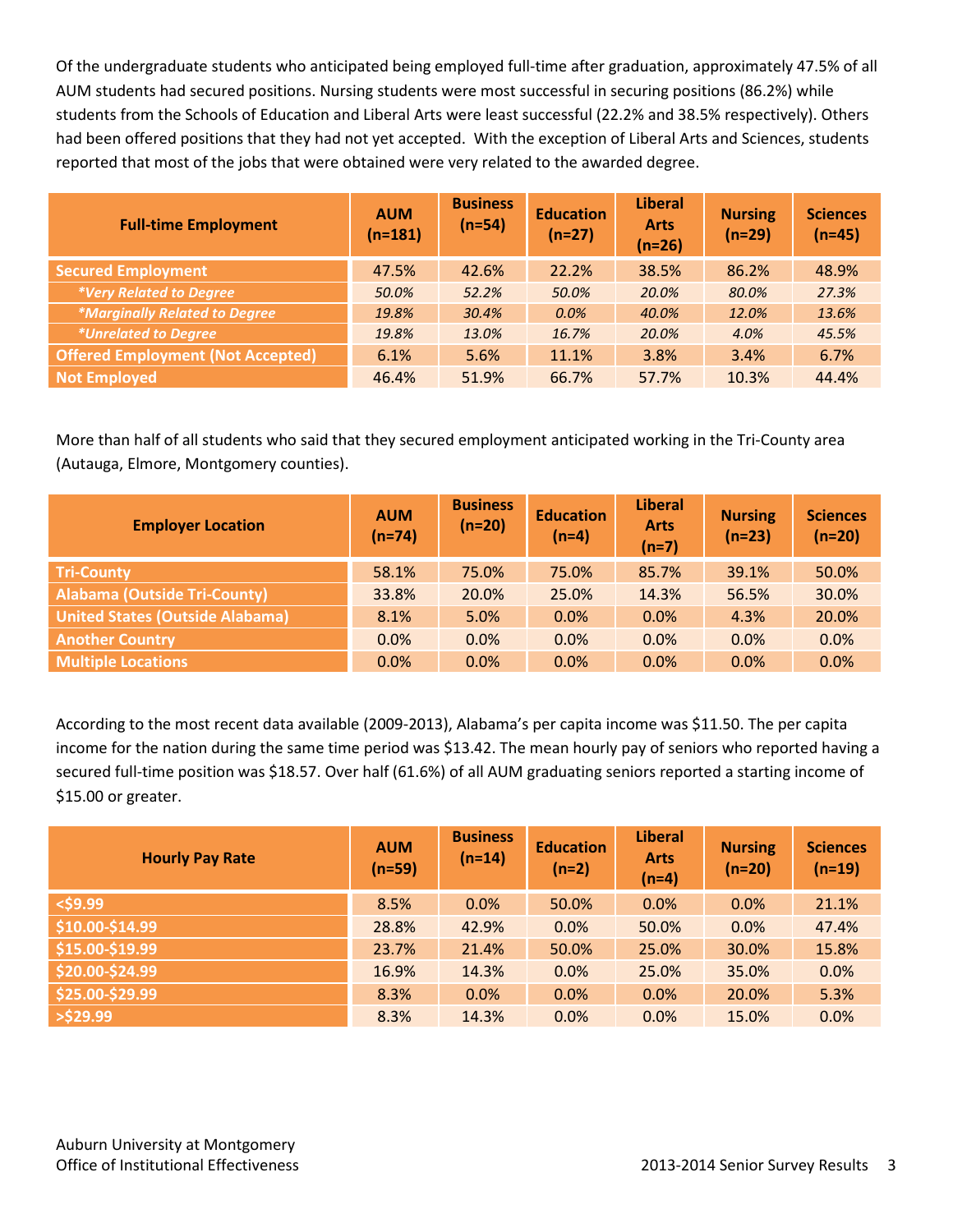Graduating students were asked how they learned of the secured full-time position. Most (26.7%) reported that they learned of the position from friends or family, while many others (25.6%) said they were familiar with the position due to previous employment with the company. Interestingly, it is the overwhelming response of Science students who reported learning of the position from friends or family (50.0%) that influenced the overall distribution. Students in Liberal Arts and Nursing all were more likely to cite previous employment as the way they learned of the position (40.0% and 48.0%, respectively).

| <b>Learned of Position</b>              | <b>AUM</b><br>$(n=86)$ | <b>Business</b><br>$(n=23)$ | <b>Education</b><br>$(n=6)$ | <b>Liberal</b><br><b>Arts</b><br>$(n=10)$ | <b>Nursing</b><br>$(n=25)$ | <b>Sciences</b><br>$(n=22)$ |
|-----------------------------------------|------------------------|-----------------------------|-----------------------------|-------------------------------------------|----------------------------|-----------------------------|
| <b>Campus Interview</b>                 | 0.0%                   | 0.0%                        | 0.0%                        | 0.0%                                      | 0.0%                       | 0.0%                        |
| <b>Direct Contact (By Student)</b>      | 17.4%                  | 17.4%                       | 16.7%                       | 10.0%                                     | 16.0%                      | 22.7%                       |
| <b>Previous Employment with Company</b> | 25.6%                  | 13.0%                       | 0.0%                        | 40.0%                                     | 48.0%                      | 9.1%                        |
| <b>Friends or Family (Network)</b>      | 26.7%                  | 21.7%                       | 16.7%                       | 30.0%                                     | 12.0%                      | 50.0%                       |
| <b>On-line or Print Job Listing</b>     | 12.8%                  | 13.0%                       | 16.7%                       | 10.0%                                     | 16.0%                      | 9.1%                        |
| <b>Family-Run Business</b>              | 4.7%                   | 13.0%                       | 16.7%                       | 0.0%                                      | 0.0%                       | 0.0%                        |
| <b>Center for Career Services</b>       | 0.0%                   | 0.0%                        | 0.0%                        | 0.0%                                      | 0.0%                       | 0.0%                        |

\*Note – n refers to number of responses, not number of responders. Some student indicated multiple methods.

When asked what primarily influenced them to accept a position, seniors reported a wide variety of reasons, including the opportunity for advancement (38.4%), previous employment (31.4%), and the reputation of the company (25.6%). Science students were most influenced by the opportunity for advancement (54.5%); Education students more frequently cited geographic location and first offer (both at 50.0%); and students in Nursing were more likely to report being influenced by previous employment (60.0%). Students in Liberal Arts and Business cited a wider variety of influences.

| <b>Influence on Job Acceptance</b> | <b>AUM</b><br>$(n=86)$ | <b>Business</b><br>$(n=23)$ | <b>Education</b><br>$(n=6)$ | <b>Liberal</b><br><b>Arts</b><br>$(n=10)$ | <b>Nursing</b><br>$(n=25)$ | <b>Sciences</b><br>$(n=22)$ |
|------------------------------------|------------------------|-----------------------------|-----------------------------|-------------------------------------------|----------------------------|-----------------------------|
| <b>Previous Employment</b>         | 31.4%                  | 17.4%                       | 0.0%                        | 30.0%                                     | 60.0%                      | 22.7%                       |
| <b>First Offer</b>                 | 20.9%                  | 26.1%                       | 50.0%                       | 20.0%                                     | 8.0%                       | 22.7%                       |
| <b>Salary</b>                      | 16.3%                  | 21.7%                       | 16.7%                       | 20.0%                                     | 12.0%                      | 13.6%                       |
| <b>Geographic Location</b>         | 20.9%                  | 21.7%                       | 50.0%                       | 10.0%                                     | 20.0%                      | 18.2%                       |
| <b>Reputation of Company</b>       | 25.6%                  | 21.7%                       | 16.7%                       | 40.0%                                     | 32.0%                      | 18.2%                       |
| <b>Opportunity for Advancement</b> | 38.4%                  | 43.5%                       | 33.3%                       | 40.0%                                     | 20.0%                      | 54.5%                       |

\*Note – n refers to number of responses, not number of responders. Some student indicated multiple methods.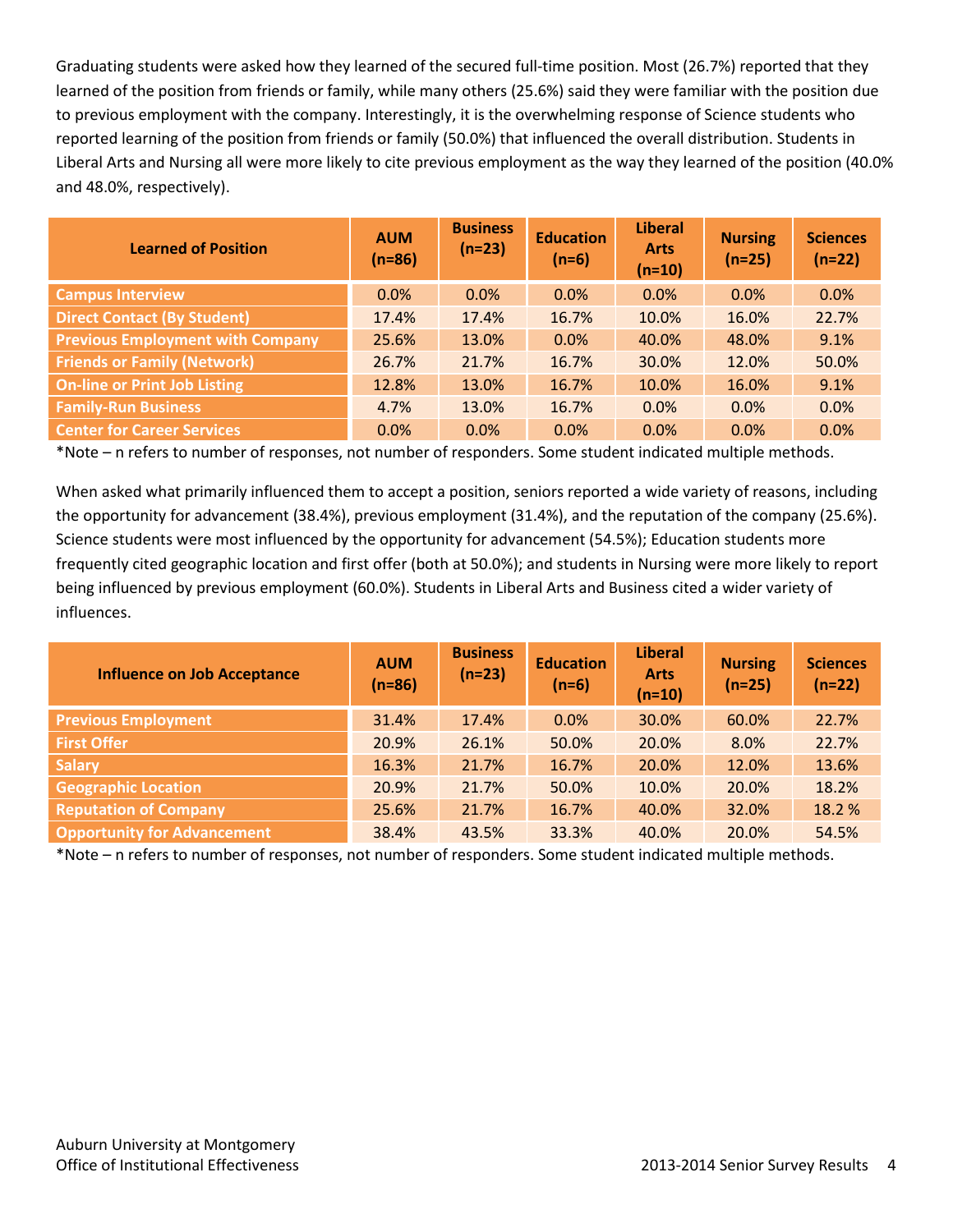Of the students who anticipated attending graduate school, 18.1% were offered admission in programs prior to graduation. Liberal Arts had the highest graduate or professional school acceptance rate (40.0%).

| <b>Graduate or Professional School</b>                                       | <b>AUM</b><br>$(n=149)$ | <b>Business</b><br>$(n=37)$ | <b>Education</b><br>$(n=26)$ | <b>Liberal</b><br><b>Arts</b><br>$(n=25)$ | <b>Nursing</b><br>$(n=22)$ | <b>Sciences</b><br>$(n=39)$ |
|------------------------------------------------------------------------------|-------------------------|-----------------------------|------------------------------|-------------------------------------------|----------------------------|-----------------------------|
| Have been accepted and plan on<br>attending a graduate program               | 12.1%                   | 8.1%                        | 15.4%                        | 32.0%                                     | 4.5%                       | 5.1%                        |
| Have been offered admission to at least<br>one program, but haven't accepted | 6.0%                    | 0.0%                        | 3.8%                         | 8.0%                                      | 0.0%                       | 15.4%                       |
| <b>Wait listed; will attend if accepted</b>                                  | 6.7%                    | 2.7%                        | 3.8%                         | 12.0%                                     | 4.5%                       | 10.3%                       |
| Will begin applying immediately after<br>graduation                          | 20.1%                   | 29.7%                       | 7.7%                         | 20.0%                                     | 4.5%                       | 28.2%                       |
| Will not apply immediately, but will<br>apply in the next year               | 45.0%                   | 48.6%                       | 57.7%                        | 24.0%                                     | 59.1%                      | 38.5%                       |
| <b>Other/No Answer</b>                                                       | 10.1%                   | 10.8%                       | 11.5%                        | 4.0%                                      | 27.3%                      | 2.6%                        |

Overall, a majority of AUM students (82.4%) who were admitted to graduate school said they were accepted by their first choice. Only students in Sciences and Education (both at 50.0%) reported being admitted into a second-choice institution.

| <b>Program Choice</b> | <b>AUM</b><br>$(n=17)$ | <b>Business</b><br>$(n=2)$ | <b>Education</b><br>$(n=4)$ | <b>Liberal</b><br><b>Arts</b><br>$(n=8)$ | <b>Nursing</b><br>$(n=1)$ | <b>Sciences</b><br>$(n=2)$ |
|-----------------------|------------------------|----------------------------|-----------------------------|------------------------------------------|---------------------------|----------------------------|
| First                 | 82.4%                  | 100%                       | 50.0%                       | 100.0%                                   | 100.0%                    | 50.0%                      |
| Second                | 17.6%                  | 0.0%                       | 50.0%                       | 0.0%                                     | $0.0\%$                   | 50.0%                      |
| <b>Third</b>          | 0.0%                   | 0.0%                       | 0.0%                        | 0.0%                                     | 0.0%                      | 0.0%                       |
| <b>Fourth</b>         | 0.0%                   | 0.0%                       | 0.0%                        | 0.0%                                     | 0.0%                      | 0.0%                       |

More than one-tenth of AUM students (17.6%) reported receiving a graduate assistantship/grantor award for graduate school.

| <b>Award</b>                          | <b>AUM</b><br>$(n=17)$ | <b>Business</b><br>$(n=2)$ | <b>Education</b><br>$(n=4)$ | <b>Liberal</b><br><b>Arts</b><br>$(n=8)$ | <b>Nursing</b><br>$(n=1)$ | <b>Sciences</b><br>$(n=2)$ |
|---------------------------------------|------------------------|----------------------------|-----------------------------|------------------------------------------|---------------------------|----------------------------|
| Graduate Assistantship/Grant or Award | 17.6%                  | 0.0%                       | 25.0%                       | 25.0%                                    | 0.0%                      | 0.0%                       |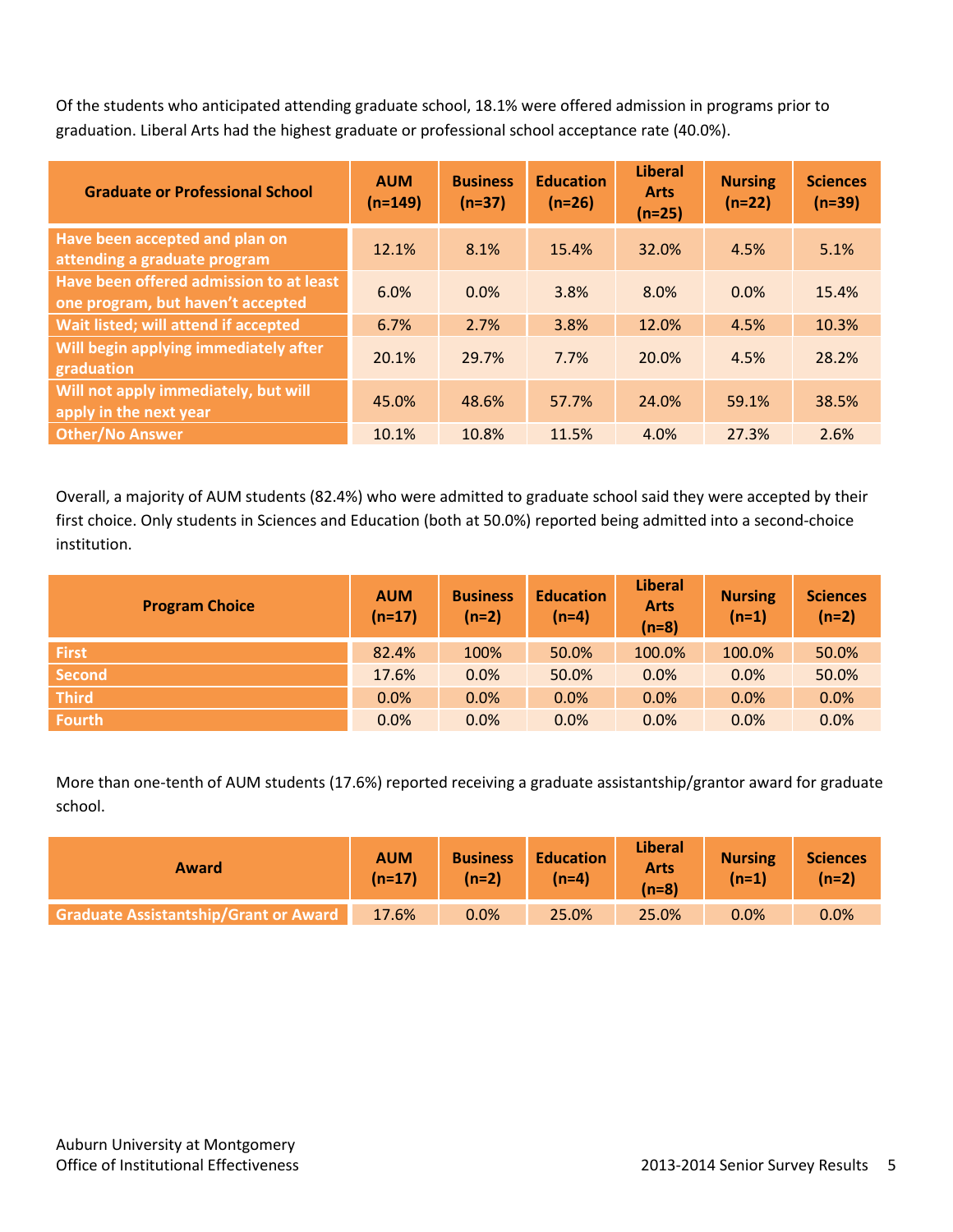A majority of graduating seniors expressed satisfaction that the university assisted them prepare for their postgraduation goals. Similarly, a majority of graduating seniors were satisfied that their overall experiences at AUM prepared them for their post-graduate goals.

| <b>University Assistance Helped Prepare</b><br>for Post-Graduate Goals             | <b>AUM</b><br>$(n=187)$ | <b>Business</b><br>$(n=55)$ | <b>Education</b><br>$(n=28)$ | <b>Liberal</b><br><b>Arts</b><br>$(n=34)$ | <b>Nursing</b><br>$(n=23)$ | <b>Sciences</b><br>$(n=47)$ |
|------------------------------------------------------------------------------------|-------------------------|-----------------------------|------------------------------|-------------------------------------------|----------------------------|-----------------------------|
| Very Satisfied or Somewhat Satisfied                                               | 57.2%                   | 43.6%                       | 64.3%                        | 44.1%                                     | 87.0%                      | 63.8%                       |
| <b>Overall Experiences at AUM Helped</b><br><b>Prepare for Post-Graduate Goals</b> | $(n=187)$               | $(n=55)$                    | $(n=28)$                     | $(n=34)$                                  | $(n=23)$                   | $(n=47)$                    |
| Very Satisfied or Somewhat Satisfied                                               | 68.4%                   | 58.2%                       | 71.4%                        | 64.7%                                     | 87.0%                      | 72.3%                       |

#### *General Undergraduate Experiences*

Graduating seniors were asked how well their general undergraduate experiences at AUM helped them acquire broad competencies. For all items, most respondents reported that they were satisfied (either somewhat satisfied or very satisfied).

| Based on what you know now, how<br>satisfied are you that your general<br>undergraduate experiences at AUM | <b>AUM</b><br>$(n \approx 158)$ | <b>Business</b><br>$(n \approx 44)$ | <b>Education</b><br>$(n \approx 24)$ | <b>Liberal</b><br><b>Arts</b><br>$(n=30)$ | <b>Nursing</b><br>$(n \approx 20)$ | <b>Sciences</b><br>$(n \approx 40)$ |
|------------------------------------------------------------------------------------------------------------|---------------------------------|-------------------------------------|--------------------------------------|-------------------------------------------|------------------------------------|-------------------------------------|
| helped develop an ability to think critically                                                              | 97.0%                           | 93.9%                               | 100%                                 | 100%                                      | 95.0%                              | 97.6%                               |
| helped develop an ability to effectively<br>communicate.                                                   | 97.0%                           | 93.3%                               | 100%                                 | 100%                                      | 94.7%                              | 97.7%                               |
| helped develop interpersonal skills.                                                                       | 96.8%                           | 93.2%                               | 100%                                 | 100%                                      | 94.7%                              | 97.4%                               |
| helped develop an ability to collect and<br>analyze data from a variety of sources.                        | 95.8%                           | 93.8%                               | 100%                                 | 96.6%                                     | 95.0%                              | 95.6%                               |
| helped use information technology to<br>enhance your intellectual or professional<br>pursuits.             | 93.3%                           | 93.5%                               | 100%                                 | 90.3%                                     | 90.5%                              | 92.9%                               |
| helped understand international<br>perspectives.                                                           | 90.6%                           | 92.5%                               | 100%                                 | 80.0%                                     | 94.4%                              | 90.3%                               |
| helped have an awareness of societal<br>issues in today's world.                                           | 92.1%                           | 90.9%                               | 100%                                 | 86.2%                                     | 95.2%                              | 91.7%                               |
| helped develop and appreciation of the<br>arts.                                                            | 91.2%                           | 90.0%                               | 95.0%                                | 90.0%                                     | 93.3%                              | 90.0%                               |
| helped acquire new skills and knowledge<br>on your own.                                                    | 96.5%                           | 95.8%                               | 100%                                 | 96.9%                                     | 95.5%                              | 95.3%                               |
| helped gain a broad general education in<br>different fields of knowledge.                                 | 94.5%                           | 93.3%                               | 100%                                 | 93.5%                                     | 94.4%                              | 93.3%                               |
| challenged you to do your best<br>academically.                                                            | 94.6%                           | 95.5%                               | 100%                                 | 93.3%                                     | 95.5%                              | 90.9%                               |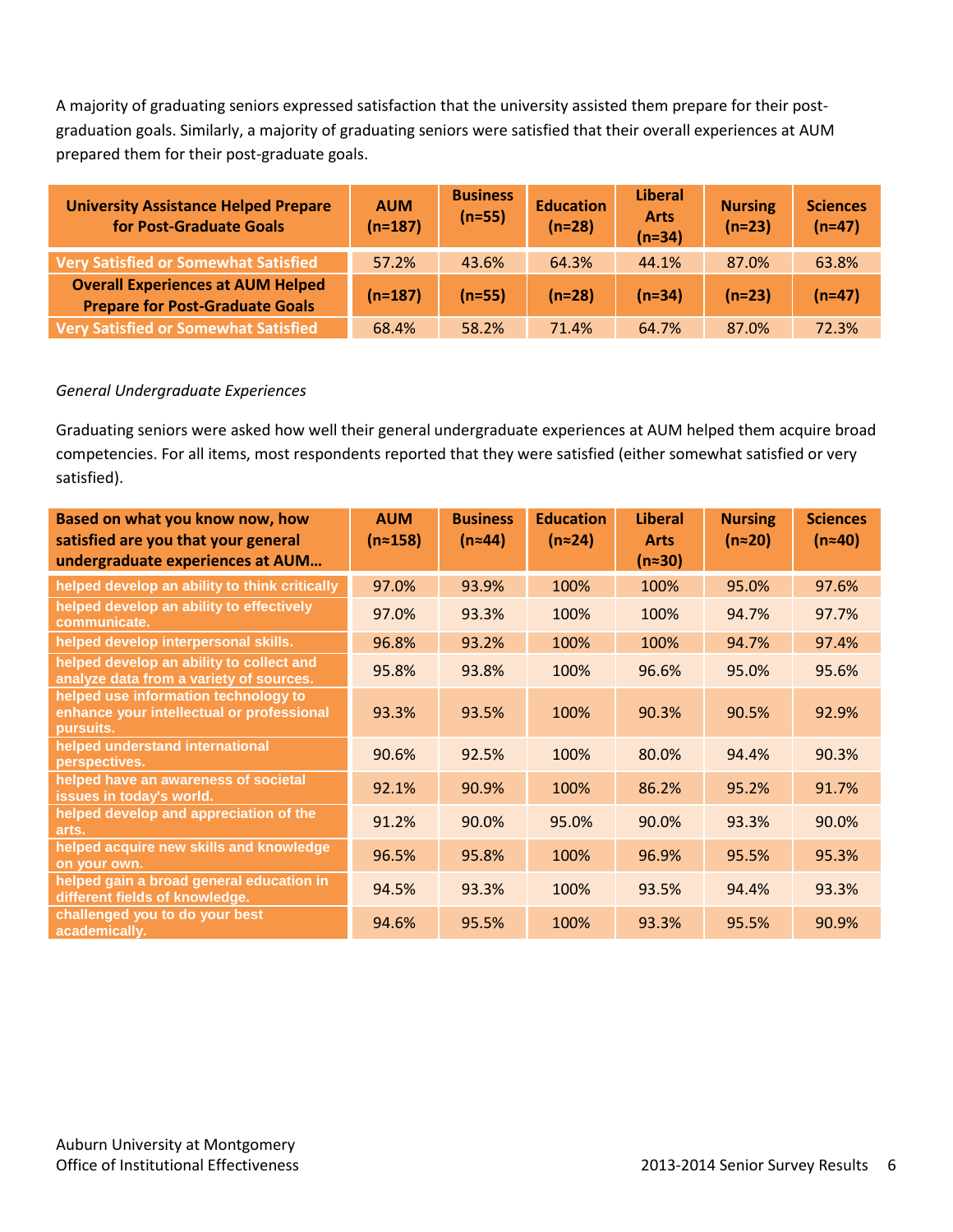#### *Major Field Experiences*

Seniors responded to a series of questions about their experiences in their major. For all items, the majority of students reported that they were satisfied with their experiences (either somewhat satisfied or very satisfied).

| Based on what you know now, how<br>satisfied are you that your experiences<br>in your major field at AUM | <b>AUM</b><br>(n≈168) | <b>Business</b><br>$(n \approx 44)$ | <b>Education</b><br>$(n \approx 26)$ | <b>Liberal</b><br><b>Arts</b><br>$(n \approx 34)$ | <b>Nursing</b><br>$(n \approx 22)$ | <b>Sciences</b><br>$(n \approx 41)$ |
|----------------------------------------------------------------------------------------------------------|-----------------------|-------------------------------------|--------------------------------------|---------------------------------------------------|------------------------------------|-------------------------------------|
| helped develop an ability to write<br>effectively.                                                       | 95.3%                 | 97.6%                               | 100%                                 | 97.1%                                             | 83.3%                              | 95.6%                               |
| helped develop an ability to<br>communicate effectively.                                                 | 95.3%                 | 97.7%                               | 100%                                 | 93.8%                                             | 87.5%                              | 95.5%                               |
| provided a well-integrated set of<br>courses.                                                            | 92.4%                 | 90.7%                               | 100%                                 | 88.9%                                             | 90.9%                              | 93.3%                               |
| provided high-quality instruction.                                                                       | 93.1%                 | 89.6%                               | 100%                                 | 91.4%                                             | 87.5%                              | 97.6%                               |
| provided high-quality program advising.                                                                  | 87.5%                 | 95.3%                               | 78.6%                                | 85.7%                                             | 90.9%                              | 85.0%                               |
| provided high-quality career advising.                                                                   | 82.7%                 | 89.7%                               | 78.3%                                | 72.7%                                             | 86.4%                              | 84.8%                               |
| provided opportunity for<br>communication between faculty and<br>students regarding needs and concerns.  | 89.7%                 | 93.5%                               | 85.2%                                | 91.4%                                             | 87.5%                              | 88.1%                               |

#### *Overall AUM Experiences*

Seniors anticipating graduation were asked to rate their satisfaction with their overall experiences at AUM. Students expressed a high degree of satisfaction (somewhat satisfied or very satisfied) with these experiences.

| Thinking about your overall experiences<br>at AUM, please indicate your<br>satisfaction with the following: | <b>AUM</b><br>$(n \approx 168)$ | <b>Business</b><br>$(n \approx 46)$ | <b>Education</b><br>$(n \approx 26)$ | <b>Liberal</b><br><b>Arts</b><br>$(n=34)$ | <b>Nursing</b><br>$(n \approx 23)$ | <b>Sciences</b><br>$(n \approx 40)$ |
|-------------------------------------------------------------------------------------------------------------|---------------------------------|-------------------------------------|--------------------------------------|-------------------------------------------|------------------------------------|-------------------------------------|
| The accessibility of faculty in general                                                                     | 94.0%                           | 97.7%                               | 100%                                 | 93.9%                                     | 87.0%                              | 89.7%                               |
| The extent to which the campus<br>environment was free of discrimination                                    | 91.7%                           | 93.5%                               | 100%                                 | 88.6%                                     | 83.3%                              | 92.5%                               |
| Your level of satisfaction with your<br>overall program                                                     | 92.9%                           | 95.7%                               | 96.0%                                | 88.2%                                     | 87.0%                              | 95.2%                               |
| Your level of satisfaction with AUM, in<br>general                                                          | 91.1%                           | 87.0%                               | 100%                                 | 90.9%                                     | 87.5%                              | 92.5%                               |
| That the financial investment was<br>worthwhile                                                             | 85.5%                           | 84.8%                               | 92.0%                                | 79.4%                                     | 83.3%                              | 88.9%                               |
| <b>Your overall AUM experience</b>                                                                          | 90.8%                           | 87.2%                               | 100%                                 | 91.4%                                     | 87.5%                              | 90.2%                               |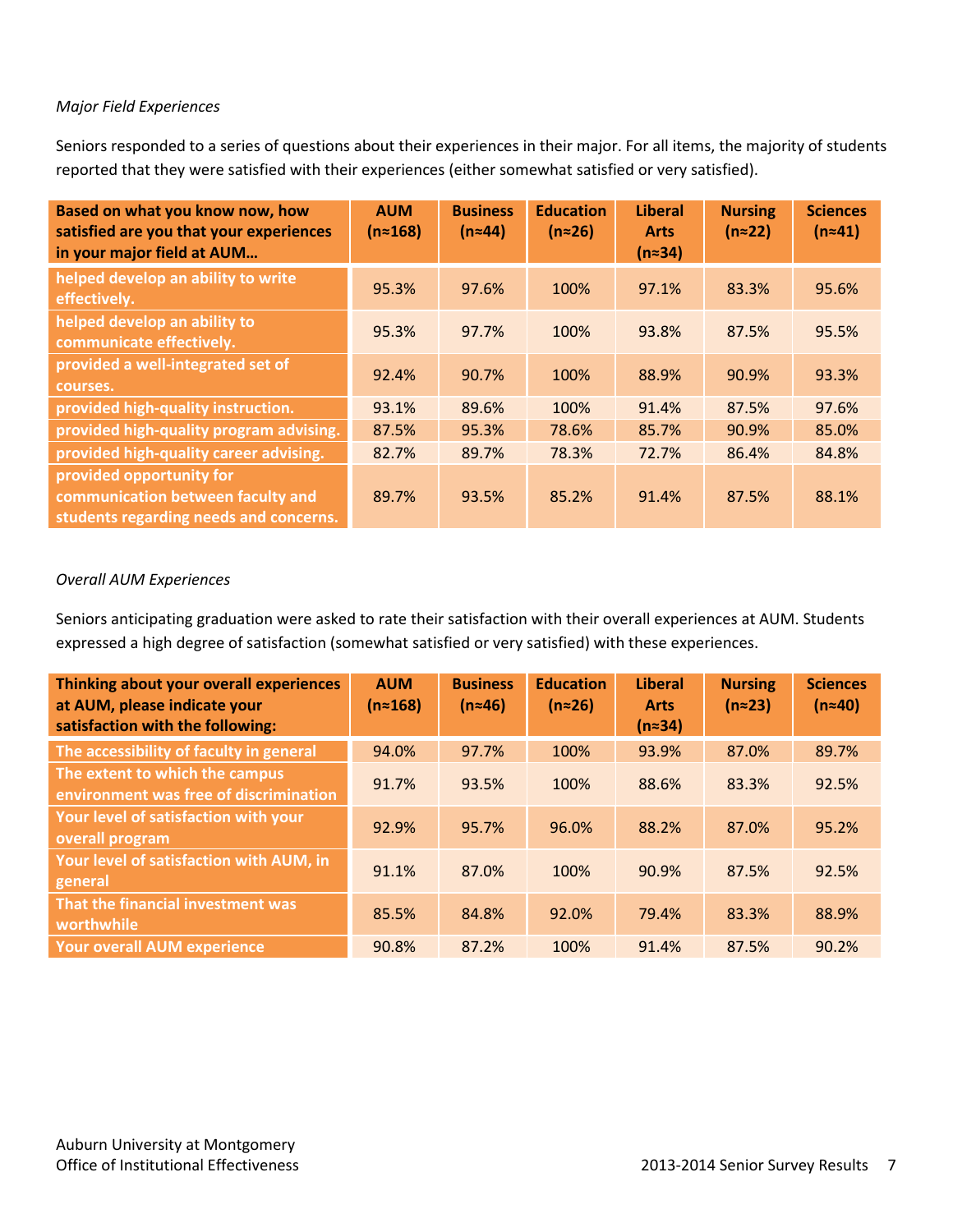#### *Educational Enrichment Activities*

Seniors were asked to report if they participated in activities designed to enhance their educational experiences or to provide a culminating experience. Overall, few students (2.2%) reported participating in study abroad opportunities, unless they were in the School of Liberal Arts (6.8%). Graduates of the School of Nursing were overwhelmingly most likely to report engagement in clinical assignments (57.1%) and were most likely to report participating in community service required as part of their program (50.0%). Students in the School of Education were most likely to report participating in arranged internships (84.8%) and practica (75.8%). Students in Sciences were more likely to participate in capstone courses (29.1%) than students in other Schools.

|                                                                            | <b>AUM</b><br>$(n \approx 29)$ | <b>Business</b><br>$(n \approx 5)$ | <b>Education</b><br>$(n \approx 10)$ | <b>Liberal</b><br><b>Arts</b> | <b>Nursing</b><br>$(n=7)$ | <b>Sciences</b><br>$(n \approx 6)$ |
|----------------------------------------------------------------------------|--------------------------------|------------------------------------|--------------------------------------|-------------------------------|---------------------------|------------------------------------|
| <b>Activities</b>                                                          |                                |                                    |                                      | $(n=4)$                       |                           |                                    |
| Internship Arranged by AUM, School, or<br><b>Department</b>                | 24.1%                          | 14.1%                              | 84.8%                                | 9.1%                          | 21.4%                     | 12.7%                              |
| Internship Not Arranged by AUM, School,<br>or Department                   | 8.5%                           | 14.1%                              | 3.0%                                 | 4.5%                          | 7.1%                      | 9.1%                               |
| <b>Practicum</b>                                                           | 17.4%                          | 0.0%                               | 75.8%                                | 11.4%                         | 25.0%                     | 3.6%                               |
| <b>Clinical Assignment</b>                                                 | 10.7%                          | 0.0%                               | 15.2%                                | 6.8%                          | 57.1%                     | 0.0%                               |
| <b>Capstone Course</b>                                                     | 8.9%                           | 1.6%                               | 3.0%                                 | 2.3%                          | 3.6%                      | 29.1%                              |
| <b>Study Abroad</b>                                                        | 2.2%                           | 1.6%                               | 0.0%                                 | 6.8%                          | 0.0%                      | 1.8%                               |
| <b>Community Service as Part of a Course</b>                               | 11.6%                          | 4.7%                               | 27.3%                                | 4.5%                          | 32.1%                     | 5.5%                               |
| <b>Program Required Community Service</b>                                  | 12.1%                          | 3.1%                               | 12.1%                                | 9.1%                          | 50.0%                     | 5.5%                               |
| <b>Community Service as Part of an AUM</b><br><b>Organization or Group</b> | 21.4%                          | 18.8%                              | 27.3%                                | 20.5%                         | 14.3%                     | 25.5%                              |

Totals do not add up to 100%, since multiple responses were allowed.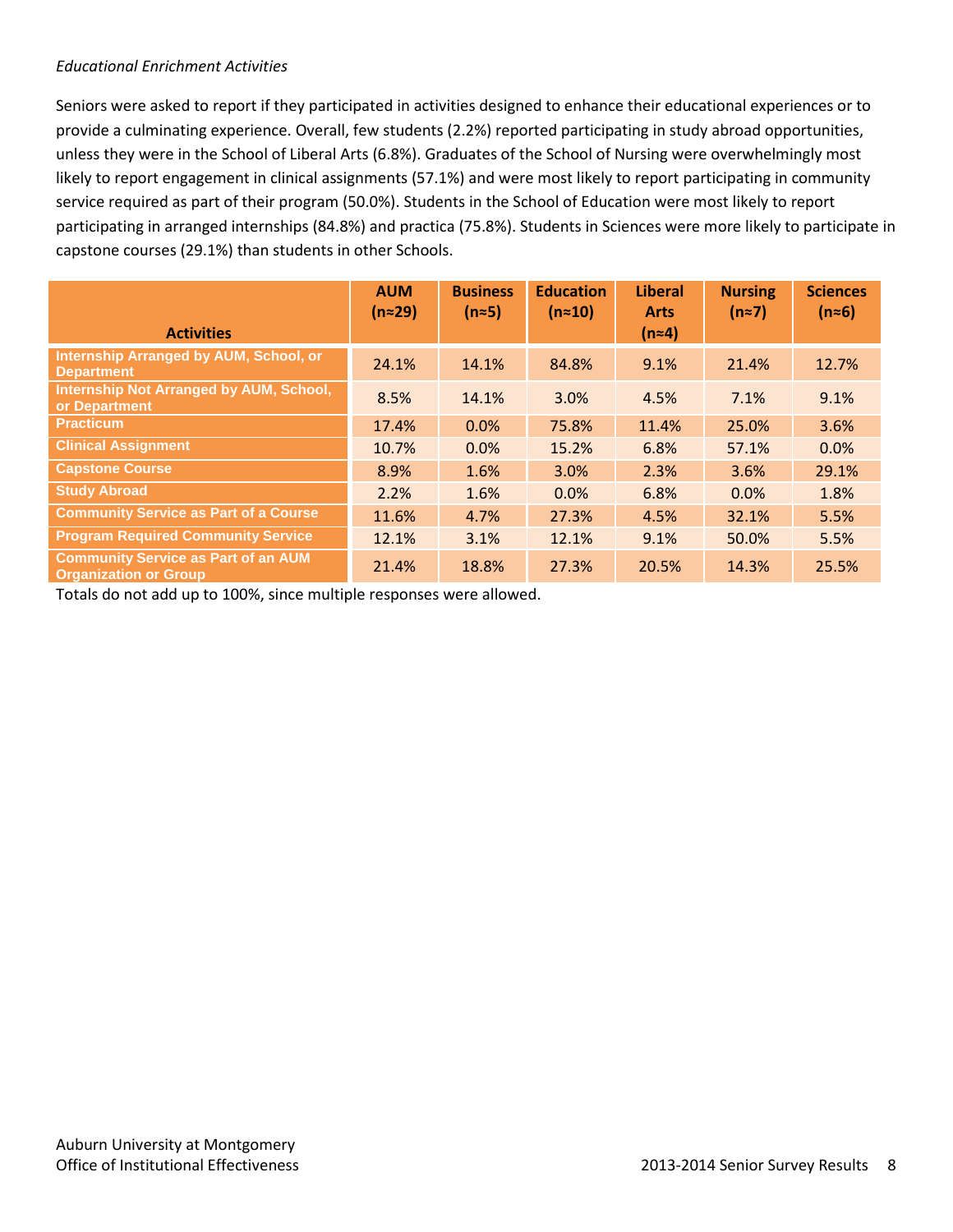#### *AUM Sentiment*

Graduating seniors were asked two questions to determine their sentiment for AUM. One asked if students would attend AUM again if they had to do it again. Almost two-thirds or more of the respondents in all schools said they would. The second question asked if students would recommend AUM to others. Over four-fifths of the respondents in each school agreed that they would recommend AUM.









Auburn University at Montgomery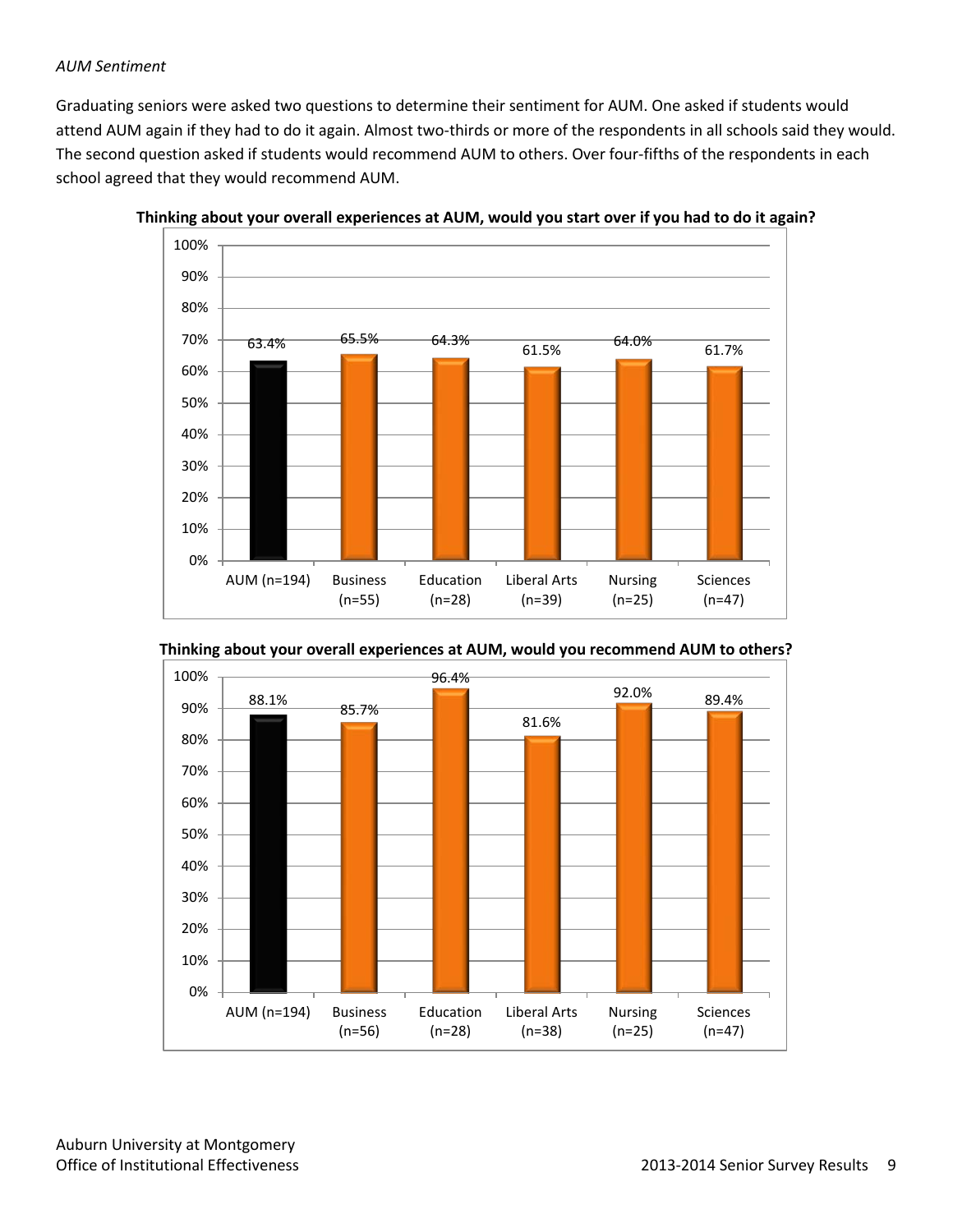## **Graduate Results**

#### *Post-graduation Plans*

Graduate students were asked if they planned on obtaining further education or gaining employment after graduation. Over half (51.7%) of the respondents in each school anticipated working full-time after graduation. Many of these students also anticipated attaining further graduate education.

|                                                                                 | <b>AUM</b><br>$(n=116)$ | <b>Business</b><br>$(n=38)$ | <b>Education</b><br>$(n=45)$ | <b>Liberal</b><br><b>Arts</b><br>$(n=9)$ | <b>Nursing</b><br>$(n=0)$ | <b>Sciences</b><br>$(n=24)$ |
|---------------------------------------------------------------------------------|-------------------------|-----------------------------|------------------------------|------------------------------------------|---------------------------|-----------------------------|
| <b>Full-time Employment</b>                                                     | 51.7%                   | 63.2%                       | 48.9%                        | 22.2%                                    |                           | 50.0%                       |
| <b>Part-time Employment</b>                                                     | 0.9%                    | 0.0%                        | 0.0%                         | 11.1%                                    |                           | 0.0%                        |
| <b>Graduate/Professional School</b>                                             | 0.0%                    | 0.0%                        | 0.0%                         | 0.0%                                     |                           | 0.0%                        |
| <b>Full-time Employment</b><br>and<br><b>Additional Undergraduate Education</b> | 0.0%                    | 0.0%                        | 0.0%                         | 0.0%                                     |                           | 0.0%                        |
| <b>Full-time Employment</b><br>and<br><b>Graduate/Professional School</b>       | 43.1%                   | 31.6%                       | 48.9%                        | 55.6%                                    |                           | 45.8%                       |
| <b>Other</b>                                                                    | 4.3%                    | 5.2%                        | 2.2%                         | 10.1%                                    |                           | 4.2%                        |

Of the students who anticipated being employed full-time after graduation, most had already secured positions (65.5%). Students in the School of Business were most likely to report having secured employment (75.0%), while students in the School of Sciences were least likely to do so (47.8%). Almost all of the positions reported to be secured were at least marginally related to the degree received by the respondent.

| <b>Full-time Employment</b>              | <b>AUM</b><br>$(n=110)$ | <b>Business</b><br>$(n=36)$ | <b>Education</b><br>$(n=44)$ | <b>Liberal</b><br><b>Arts</b><br>$(n=7)$ | <b>Nursing</b><br>$(n=0)$ | <b>Sciences</b><br>$(n=23)$ |
|------------------------------------------|-------------------------|-----------------------------|------------------------------|------------------------------------------|---------------------------|-----------------------------|
| <b>Secured Employment</b>                | 65.5%                   | 75.0%                       | 65.9%                        | 71.4%                                    |                           | 47.8%                       |
| *Very Related to Degree                  | 69.4%                   | 55.6%                       | 82.8%                        | 80.0%                                    |                           | 63.6%                       |
| *Marginally Related to Degree            | 19.4%                   | 33.3%                       | 10.3%                        | 0.0%                                     |                           | 18.2%                       |
| <i>*Unrelated to Degree</i>              | 1.4%                    | 3.7%                        | 0.0%                         | 0.0%                                     |                           | 0.0%                        |
| <b>Offered Employment (Not Accepted)</b> | 1.8%                    | 0.0%                        | 4.5%                         | 0.0%                                     |                           | 0.0%                        |
| <b>Not Employed</b>                      | 31.8%                   | 22.2%                       | 29.5%                        | 28.6%                                    |                           | 52.2%                       |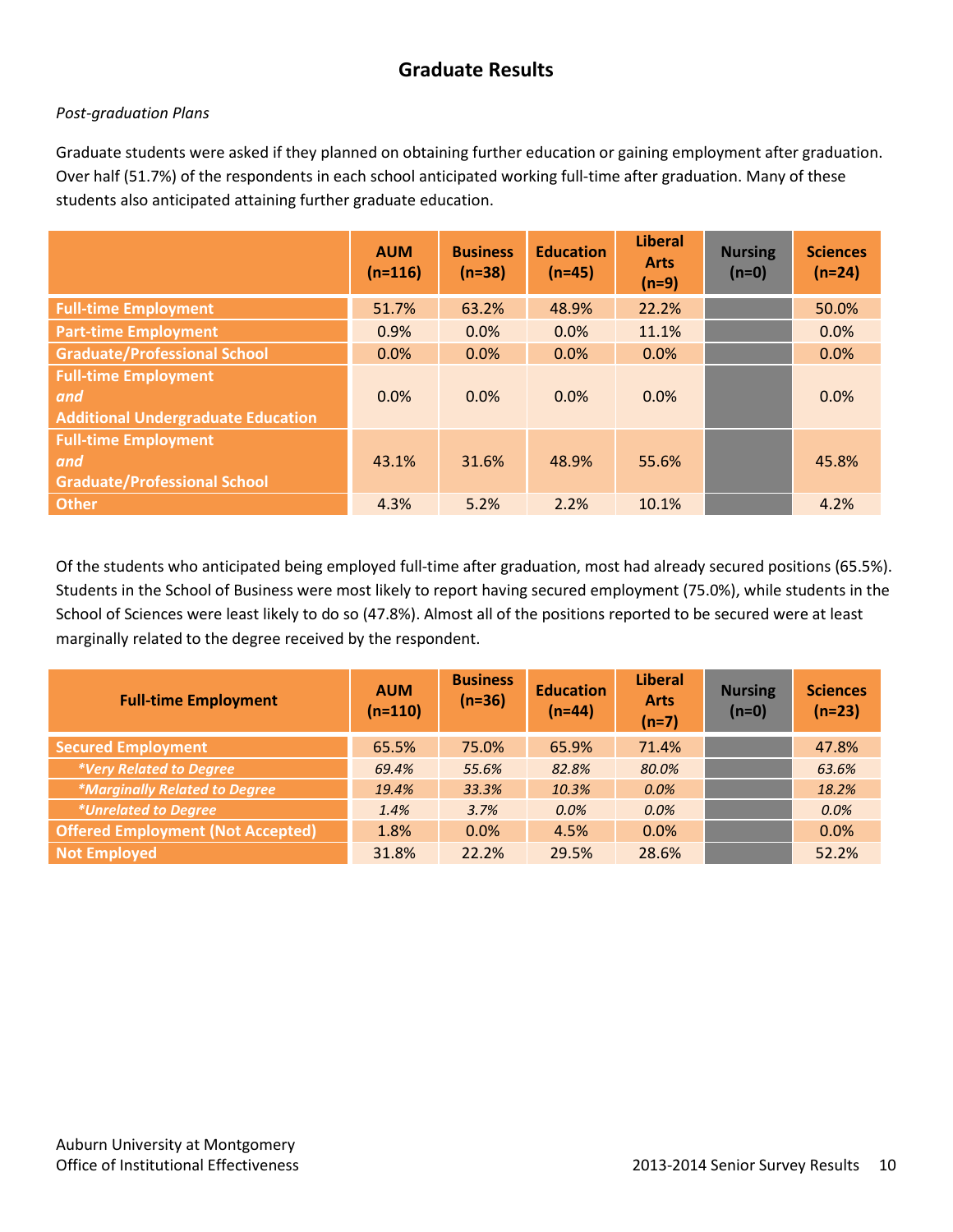The majority (60.3%) of all students who said that they secured employment anticipated working in the Tri-County area (Autauga, Elmore, Montgomery counties). Only 7.9% reported that they expected to work outside of Alabama (but within the United States). No student said that they accepted a position outside of the United States.

| <b>Employer Location</b>            | <b>AUM</b><br>$(n=64)$ | <b>Business</b><br>$(n=25)$ | <b>Education</b><br>$(n=24)$ | <b>Liberal</b><br><b>Arts</b><br>$(n=5)$ | <b>Nursing</b><br>$(n=0)$ | <b>Sciences</b><br>$(n=10)$ |
|-------------------------------------|------------------------|-----------------------------|------------------------------|------------------------------------------|---------------------------|-----------------------------|
| <b>Tri-County</b>                   | 60.9%                  | 48.0%                       | 75.0%                        | 60.0%                                    |                           | 60.0%                       |
| <b>Alabama (Outside Tri-County)</b> | 31.3%                  | 48.0%                       | 25.0%                        | 40.0%                                    |                           | 0.0%                        |
| United States (Outside Alabama)     | 7.8%                   | 4.0%                        | 0.0%                         | 0.0%                                     |                           | 40.0%                       |

According to the most recent data available (2009-2013), Alabama's per capita income was \$11.50. The per capita income for the nation during the same time period was \$13.42. The average hourly income of seniors who reported securing a full-time job was \$20.85. An overwhelming majority (83.3%) of all AUM graduate students reported a starting income of \$15.00 or greater.

| <b>Hourly Pay Rate</b> | <b>AUM</b><br>$(n=36)$ | <b>Business</b><br>$(n=11)$ | <b>Education</b><br>$(n=14)$ | <b>Liberal</b><br><b>Arts</b><br>$(n=4)$ | <b>Nursing</b><br>$(n=0)$ | <b>Sciences</b><br>$(n=7)$ |
|------------------------|------------------------|-----------------------------|------------------------------|------------------------------------------|---------------------------|----------------------------|
| $<$ \$9.99             | 2.8%                   | 9.1%                        | 0.0%                         | 0.0%                                     |                           | 0.0%                       |
| \$10.00-\$14.99        | 13.9%                  | 0.0%                        | 14.3%                        | 25.0%                                    |                           | 28.6%                      |
| \$15.00-\$19.99        | 27.8%                  | 18.2%                       | 14.3%                        | 75.0%                                    |                           | 42.9%                      |
| \$20.00-\$24.99        | 33.3%                  | 36.4%                       | 50.0%                        | 0.0%                                     |                           | 14.3%                      |
| \$25.00-\$29.99        | 13.9%                  | 18.2%                       | 21.4%                        | 0.0%                                     |                           | 0.0%                       |
| $>$ \$29.99            | 8.3%                   | 18.2%                       | 0.0%                         | 0.0%                                     |                           | 14.3%                      |

Graduating graduate students were asked how they learned of the secured full-time position. Most (27.8%) reported that they learned of the position from previous employment with the company, while 18.1% said they found the position by directly contacting the employer. Nearly half (40.0%) of the School of Liberal Arts graduates responses indicated that jobs were found through friends and family.

| <b>Learned of Position</b>              | <b>AUM</b><br>$(n=72)$ | <b>Business</b><br>$(n=27)$ | <b>Education</b><br>$(n=29)$ | <b>Liberal</b><br><b>Arts</b><br>$(n=5)$ | <b>Nursing</b><br>$(n=0)$ | <b>Sciences</b><br>$(n=11)$ |
|-----------------------------------------|------------------------|-----------------------------|------------------------------|------------------------------------------|---------------------------|-----------------------------|
| <b>Campus Interview</b>                 | 2.8%                   | 3.7%                        | $0.0\%$                      | 20.0%                                    |                           | 0.0%                        |
| <b>Direct Contact (By Student)</b>      | 18.1%                  | 7.4%                        | 27.6%                        | 20.0%                                    |                           | 18.2%                       |
| <b>Previous Employment with Company</b> | 27.8%                  | 37.0%                       | 27.6%                        | 20.0%                                    |                           | 9.1%                        |
| <b>Friends or Family (Network)</b>      | 13.9%                  | 3.7%                        | 17.2%                        | 40.0%                                    |                           | 18.2%                       |
| <b>On-line or Print Job Listing</b>     | 9.7%                   | 11.1%                       | 3.4%                         | 0.0%                                     |                           | 27.3%                       |
| <b>Family-Run Business</b>              | 0.0%                   | 0.0%                        | 0.0%                         | 0.0%                                     |                           | 0.0%                        |
| <b>Center for Career Services</b>       | 0.0%                   | 0.0%                        | 0.0%                         | 0.0%                                     |                           | 0.0%                        |

\*Note – n refers to number of responses, not number of responders. Some student indicated multiple methods.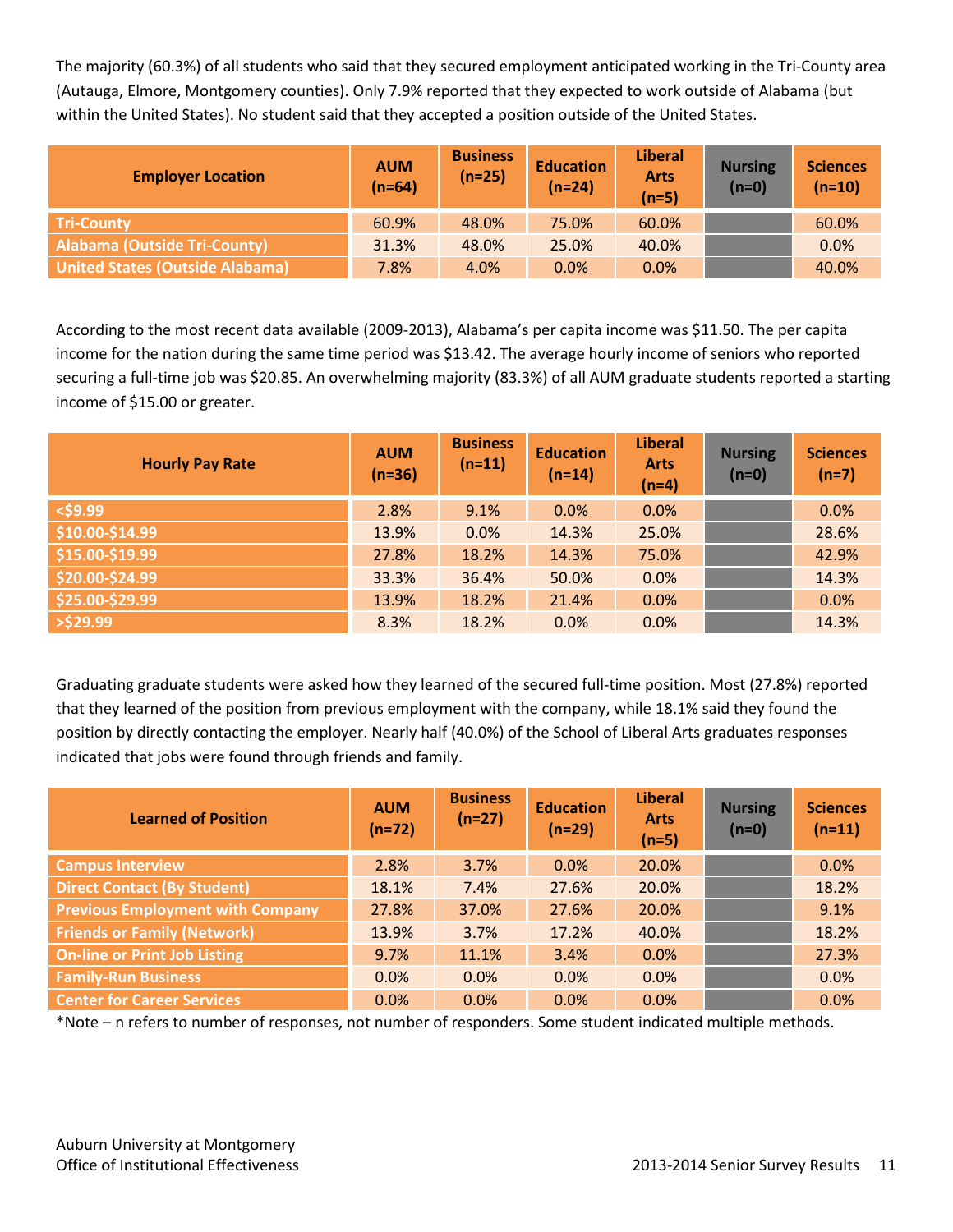When asked what primarily influenced them to accept a position, graduate students reported a wide variety of reasons. Over one-fourth (27.6%) of the responses indicated that the primary influence was opportunity for advancement. This held true across all schools. Previous employment was the second most commonly cited influence (21.1%) among all students, and also among School of Education students (22.6%).

| <b>Influence on Job Acceptance</b> | <b>AUM</b><br>$(n=76)$ | <b>Business</b><br>$(n=23)$ | <b>Education</b><br>$(n=31)$ | <b>Liberal</b><br><b>Arts</b><br>$(n=7)$ | <b>Nursing</b><br>$(n=0)$ | <b>Sciences</b><br>$(n=15)$ |
|------------------------------------|------------------------|-----------------------------|------------------------------|------------------------------------------|---------------------------|-----------------------------|
| <b>Previous Employment</b>         | 21.1%                  | 30.4%                       | 22.6%                        | 14.3%                                    |                           | 6.7%                        |
| <b>First Offer</b>                 | 11.8%                  | 8.7%                        | 16.1%                        | 0.0%                                     |                           | 13.3%                       |
| <b>Salary</b>                      | 15.8%                  | 4.3%                        | 9.7%                         | 14.3%                                    |                           | 26.7%                       |
| <b>Geographic Location</b>         | 11.8%                  | 17.4%                       | 6.5%                         | 14.3%                                    |                           | 13.3%                       |
| <b>Reputation of Company</b>       | 15.8%                  | 13.0%                       | 16.1%                        | 14.3%                                    |                           | 20.0%                       |
| <b>Opportunity for Advancement</b> | 27.6%                  | 26.1%                       | 25.8%                        | 28.6%                                    |                           | 33.3%                       |

\*Note – n refers to number of responses, not number of responders. Some student indicated multiple methods.

Of the graduate students who anticipated attending additional graduate school, 14.0% were offered admission in programs prior to graduation. The School of Sciences had the highest graduate or professional school placement rate (20.0%).

| <b>Graduate or Professional School</b>                         | <b>AUM</b><br>$(n=43)$ | <b>Business</b><br>$(n=5)$ | <b>Education</b><br>$(n=22)$ | <b>Liberal</b><br><b>Arts</b><br>$(n=6)$ | <b>Nursing</b><br>$(n=0)$ | <b>Sciences</b><br>$(n=10)$ |
|----------------------------------------------------------------|------------------------|----------------------------|------------------------------|------------------------------------------|---------------------------|-----------------------------|
| Have been accepted and plan on<br>attending a graduate program | 14.0%                  | 0.0%                       | 13.6%                        | 16.7%                                    |                           | 20.0%                       |
| Wait listed; will attend if accepted                           | 4.7%                   | $0.0\%$                    | 9.1%                         | 0.0%                                     |                           | 0.0%                        |
| Will begin applying immediately after<br>graduation            | 20.9%                  | 0.0%                       | 18.2%                        | 16.7%                                    |                           | 40.0%                       |
| Will not apply immediately, but will<br>apply in the next year | 30.0%                  | 20.0%                      | 31.8%                        | 33.3%                                    |                           | 30.0%                       |
| <b>Other/No Answer</b>                                         | 30.2%                  | 80.0%                      | 27.3%                        | 33.3%                                    |                           | 10.0%                       |

Overall, a majority of AUM graduate students (83.3%) who were admitted to graduate school said they were accepted by their first choice. All (100.0%) students reported being accepted by one of their top two choice institutions.

| <b>Program Choice</b> | <b>AUM</b><br>$(n=6)$ | <b>Business</b><br>$(n=0)$ | <b>Education</b><br>$(n=3)$ | <b>Liberal</b><br><b>Arts</b><br>$(n=1)$ | <b>Nursing</b><br>$(n=0)$ | <b>Sciences</b><br>$(n=2)$ |
|-----------------------|-----------------------|----------------------------|-----------------------------|------------------------------------------|---------------------------|----------------------------|
| <b>First</b>          | 83.3%                 |                            | 100.0%                      | 0.0%                                     |                           | 100.0%                     |
| Second                | 16.7%                 |                            | 0.0%                        | 100%                                     |                           | 0.0%                       |
| <b>Third</b>          | 0.0%                  |                            | 0.0%                        | 0.0%                                     |                           | 0.0%                       |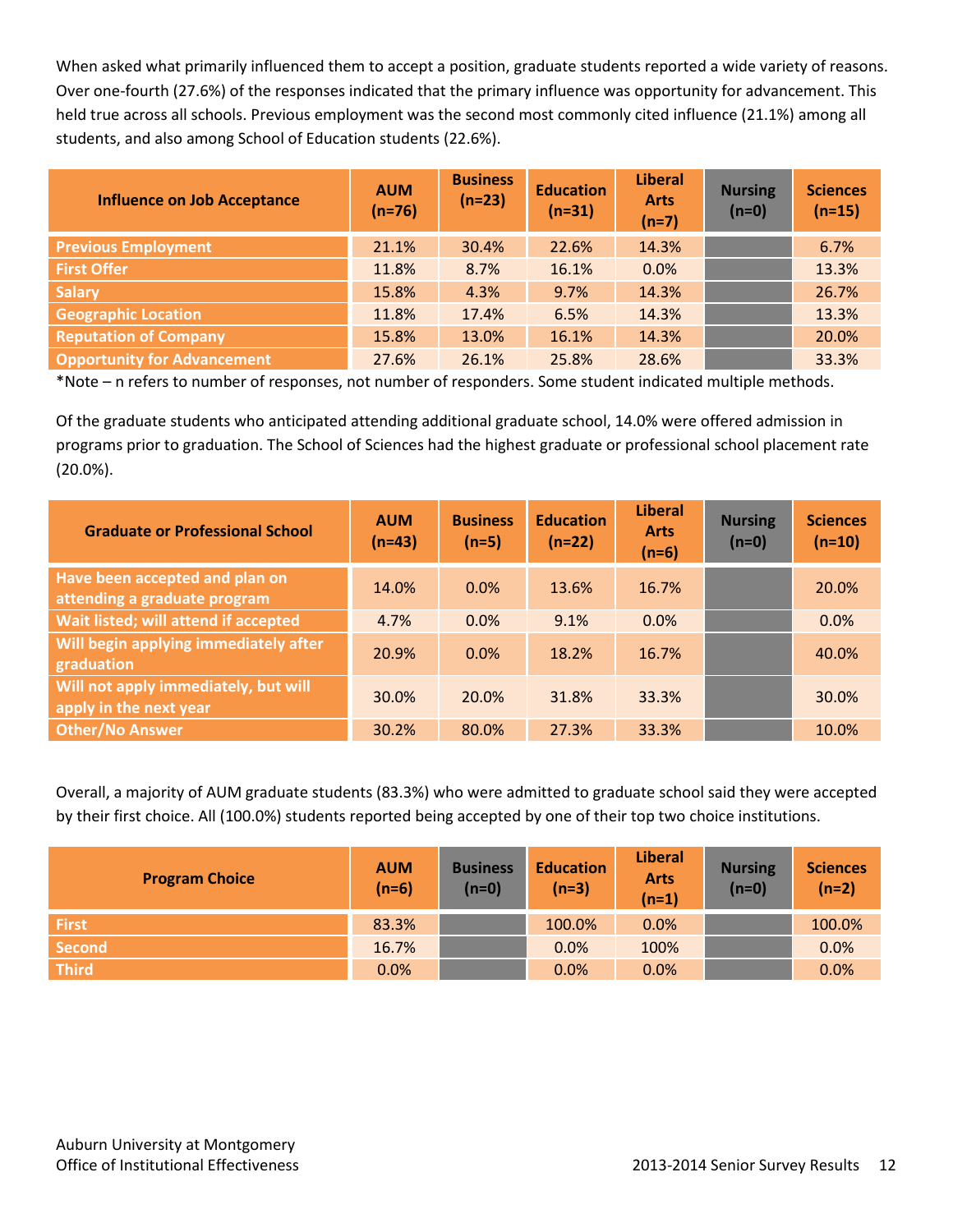A majority (66.7%) of all AUM students reported receiving a graduate assistantship/grantor award for graduate school.

| Award                                        | <b>AUM</b><br>$(n=6)$ | <b>Business</b><br>$(n=0)$ | <b>Education</b><br>(n=3) | <b>Liberal</b><br><b>Arts</b><br>(n=1) | <b>Nursing</b><br>$(n=0)$ | <b>Sciences</b><br>$(n=2)$ |
|----------------------------------------------|-----------------------|----------------------------|---------------------------|----------------------------------------|---------------------------|----------------------------|
| <b>Graduate Assistantship/Grant or Award</b> | 66.7%                 |                            | 33.3%                     | 100%                                   |                           | 100.0%                     |

For all schools, a majority of graduate level students graduating expressed satisfaction that the university as well as their overall experiences at AUM assisted them prepare for their post-graduation goals.

| <b>University Assistance Helped Prepare</b><br>for Post-Graduate Goals             | <b>AUM</b><br>$(n=98)$ | <b>Business</b><br>$(n=29)$ | <b>Education</b><br>$(n=42)$ | Liberal<br><b>Arts</b><br>$(n=8)$ | <b>Nursing</b><br>$(n=0)$ | <b>Sciences</b><br>$(n=19)$ |
|------------------------------------------------------------------------------------|------------------------|-----------------------------|------------------------------|-----------------------------------|---------------------------|-----------------------------|
| <b>Very Satisfied or Somewhat Satisfied</b>                                        | 69.4%                  | 51.7%                       | 76.2%                        | 87.5%                             |                           | 73.7%                       |
| <b>Overall Experiences at AUM Helped</b><br><b>Prepare for Post-Graduate Goals</b> | $(n=98)$               | $(n=29)$                    | $(n=42)$                     | $(n=8)$                           | $(n=0)$                   | $(n=19)$                    |
| <b>Very Satisfied or Somewhat Satisfied</b>                                        | 80.6%                  | 58.6%                       | 88.1%                        | 100%                              |                           | 89.5%                       |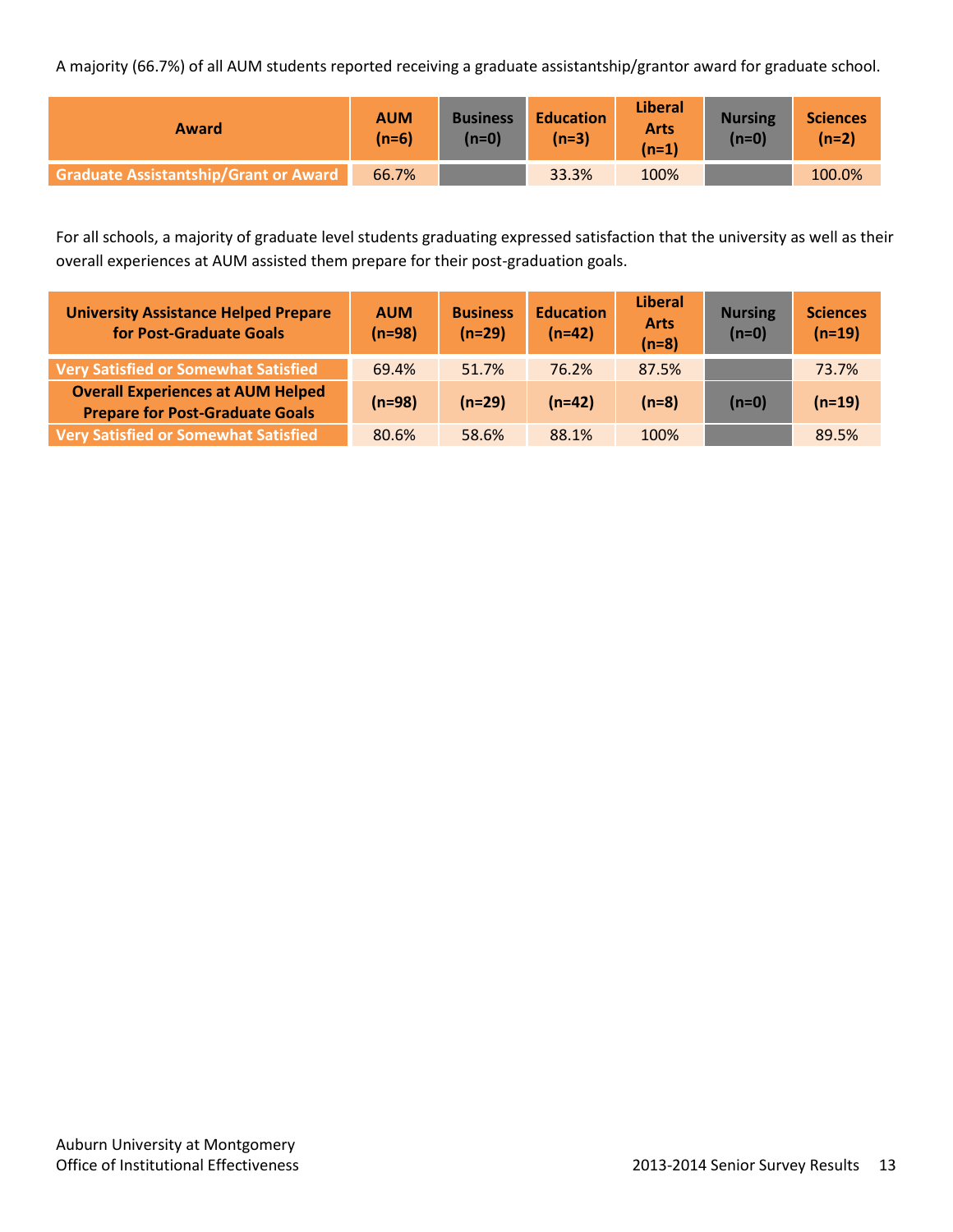#### *Major Field Experiences*

Graduate students responded to a series of questions about their experiences in their major. For most items, the majority of students reported that they were satisfied with their experiences (either somewhat satisfied or very satisfied).

| Based on what you know now, how<br>satisfied are you that your experiences<br>in your major field at AUM:     | <b>AUM</b><br>$(n \approx 79)$ | <b>Business</b><br>$(n \approx 19)$ | <b>Education</b><br>$(n \approx 34)$ | <b>Liberal</b><br><b>Arts</b><br>$(n=8)$ | <b>Nursing</b><br>$(n=0)$ | <b>Sciences</b><br>$(n \approx 17)$ |
|---------------------------------------------------------------------------------------------------------------|--------------------------------|-------------------------------------|--------------------------------------|------------------------------------------|---------------------------|-------------------------------------|
| Helped develop an ability to write<br>effectively                                                             | 97.5%                          | 90.0%                               | 100%                                 | 100%                                     |                           | 100%                                |
| Helped develop an ability to effectively<br>communicate orally                                                | 97.6%                          | 91.3%                               | 100%                                 | 100%                                     |                           | 100%                                |
| Provided a well-integrated set of<br><b>courses</b>                                                           | 98.8%                          | 95.5%                               | 100%                                 | 100%                                     |                           | 100%                                |
| <b>Provided high-quality instruction</b>                                                                      | 100%                           | 100%                                | 100%                                 | 100%                                     |                           | 100%                                |
| Provided high-quality program advising                                                                        | 90.5%                          | 76.5%                               | 90.9%                                | 100%                                     |                           | 100%                                |
| <b>Provided high-quality career advising</b>                                                                  | 91.9%                          | 76.9%                               | 96.6%                                | 100%                                     |                           | 92.3%                               |
| <b>Provided opportunity for</b><br>communication between faculty and<br>students regarding needs and concerns | 97.6%                          | 90.5%                               | 100%                                 | 100%                                     |                           | 100%                                |

#### *Overall AUM Experiences*

Graduate students were asked to rate their satisfaction with their overall experiences at AUM. They expressed a high degree of satisfaction (somewhat satisfied or very satisfied) with these experiences.

| Thinking about your overall experiences<br>at AUM, please indicate your<br>satisfaction with the following: | <b>AUM</b><br>$(n \approx 83)$ | <b>Business</b><br>$(n \approx 20)$ | <b>Education</b><br>$(n \approx 36)$ | <b>Liberal</b><br><b>Arts</b><br>$(n=8)$ | <b>Nursing</b><br>$(n \approx 0)$ | <b>Sciences</b><br>$(n \approx 18)$ |
|-------------------------------------------------------------------------------------------------------------|--------------------------------|-------------------------------------|--------------------------------------|------------------------------------------|-----------------------------------|-------------------------------------|
| The accessibility of faculty in general                                                                     | 100%                           | 100%                                | 100%                                 | 100%                                     |                                   | 100%                                |
| The extent to which the campus<br>environment was free of discrimination                                    | 97.5%                          | 94.4%                               | 100%                                 | 100%                                     |                                   | 94.1%                               |
| Your level of satisfaction with your<br>overall program                                                     | 96.5%                          | 87.0%                               | 100%                                 | 100%                                     |                                   | 100%                                |
| Your level of satisfaction with AUM, in<br>general                                                          | 98.8%                          | 95.0%                               | 100%                                 | 100%                                     |                                   | 100%                                |
| That the financial investment was<br>worthwhile                                                             | 98.7%                          | 94.4%                               | 100%                                 | 100%                                     |                                   | 100%                                |
| <b>Your overall AUM experience</b>                                                                          | 98.8%                          | 95.2%                               | 100%                                 | 100%                                     |                                   | 100%                                |